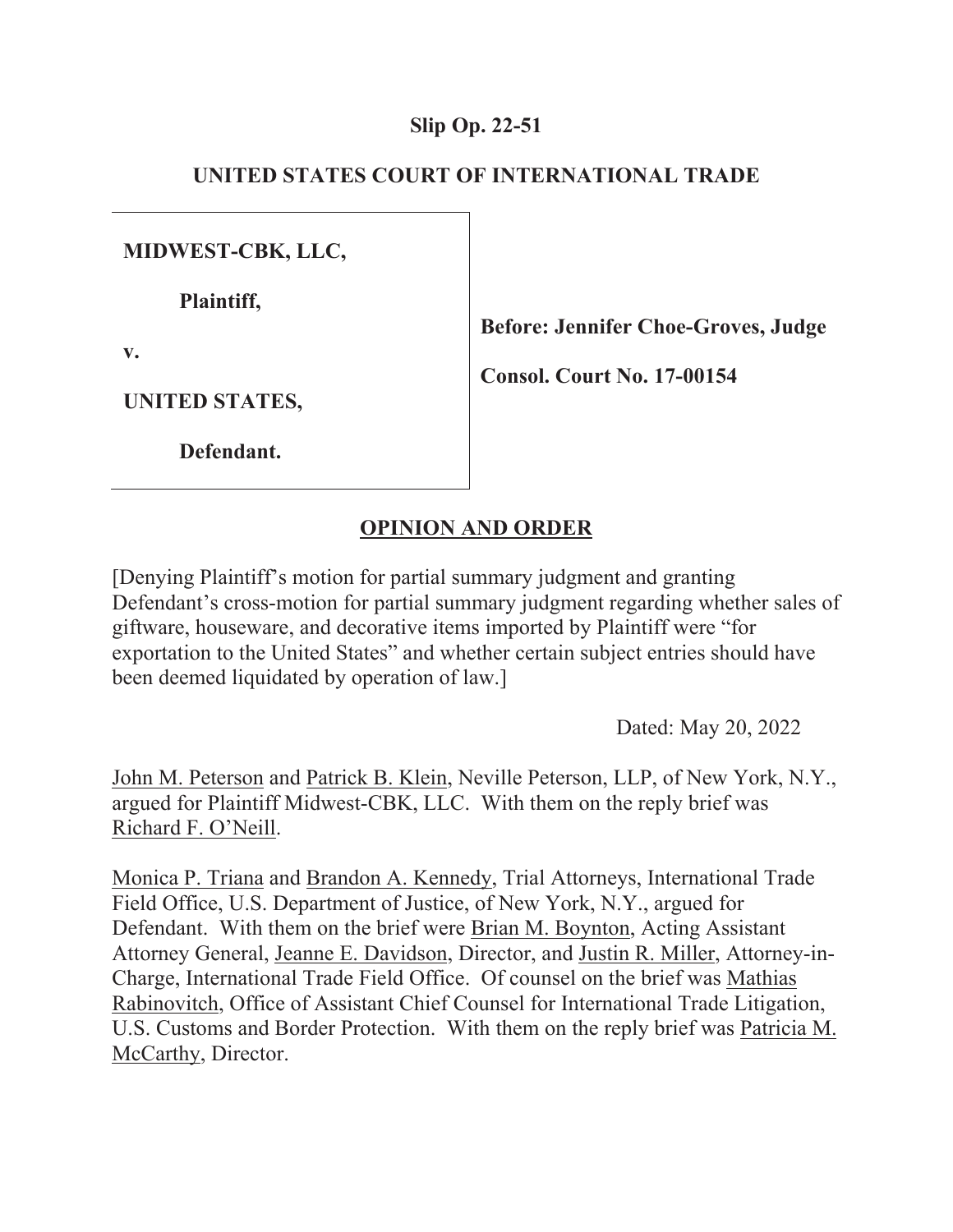Choe-Groves, Judge: Plaintiff Midwest-CBK, LLC ("Plaintiff") is a Minnesota-based retailer and wholesaler of Christmas ornaments, nutcrackers, wood carvings, and similar decorative articles that are manufactured in China. Plaintiff commenced this action to contest the denial by U.S. Customs and Border Protection ("Customs") of Plaintiff's protest against liquidation and reliquidation of subject merchandise imported into the United States. Compl. at 1, ECF No. 8. Plaintiff contends that Customs appraised its merchandise improperly on the basis of transaction value because Plaintiff's sales to customers were not "for exportation to the United States" under 19 U.S.C.  $\S$  1401a(b)(1), erred in its calculation during liquidation, and failed to liquidate certain entries that should have been deemed liquidated by operation of law. Id. at 7–12.

At the request of the Parties, this case was bifurcated into two phases. Order (May 10, 2021) ("Bifurcation Order"), ECF No. 52. Phase One is limited to the questions: (1) whether Plaintiff's import transactions reflect a sale "for exportation to the United States" and (2) whether the subject entries became deemed liquidated by operation of law. Id. at 1. Whether a sale is "for exportation to the United States" is a threshold question for determining the appropriate method of valuation. See 19 U.S.C. § 1401a. Phase Two will encompass all remaining issues, including the determination of the proper method of valuing the subject merchandise and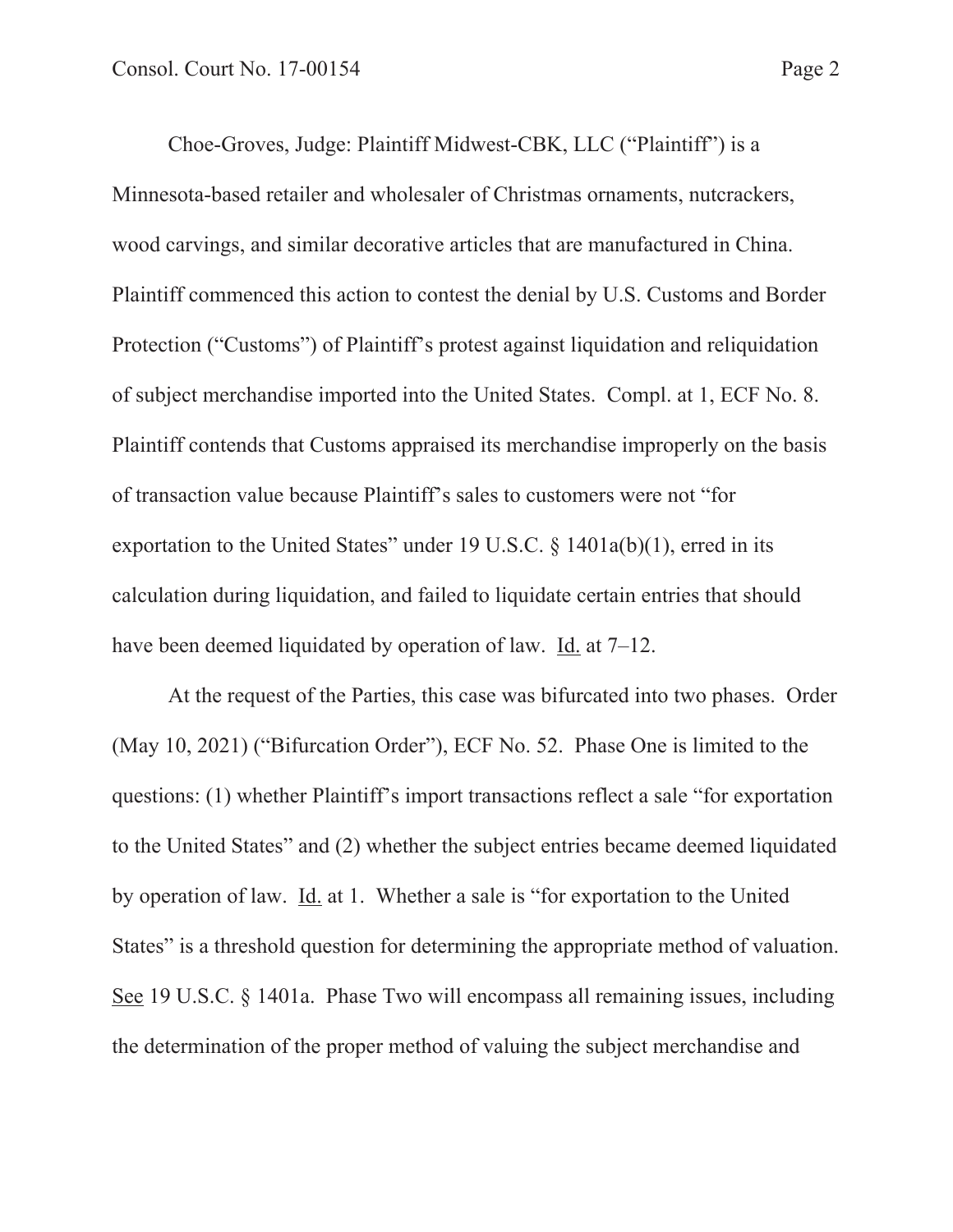whether Customs' calculation of the transaction value during liquidation was correct. Bifurcation Order at 1.

Plaintiff filed a Motion for Partial Summary Judgment arguing that its subject merchandise cannot be appraised on the basis of transaction value because Plaintiff's sales to customers within the United States were not "sales for exportation to the United States." See Pl.'s Mot. Partial Summ. J. ("Plaintiff's Motion" or "Pl.'s Mot."), ECF No. 56; Pl.'s Mem. P. & A. Supp. Mot. Partial Summ. J. ("Plaintiff's Brief" or "Pl.'s Br."), ECF No. 56-1. Defendant United States ("Defendant") filed a Cross-Motion for Partial Summary Judgment arguing that Plaintiff's sales were "for exportation to the United States" under 19 U.S.C.  $§$  1401a(b)(1), that transaction value is the proper basis of appraisal for the subject merchandise, and that the subject entries should not have been deemed liquidated by operation of law. See Def.'s Cross-Mot. Partial Summ. J. ("Defendant's Cross-Motion" or "Def.'s Cross-Mot."), ECF No. 61; Def.'s Mem. Opp'n Pl.'s Mot. Partial Summ. J. and Supp. Def.'s Cross-Mot. Partial Summ. J. ("Defendant's Brief" or "Def.'s Br."), ECF No. 61.

The Court concludes that under Phase One of the bifurcated action, Plaintiff's sales of the subject merchandise were sales "for exportation to the United States" and the subject entries should not have been deemed liquidated by operation of law. The proper method of valuing the subject merchandise is not a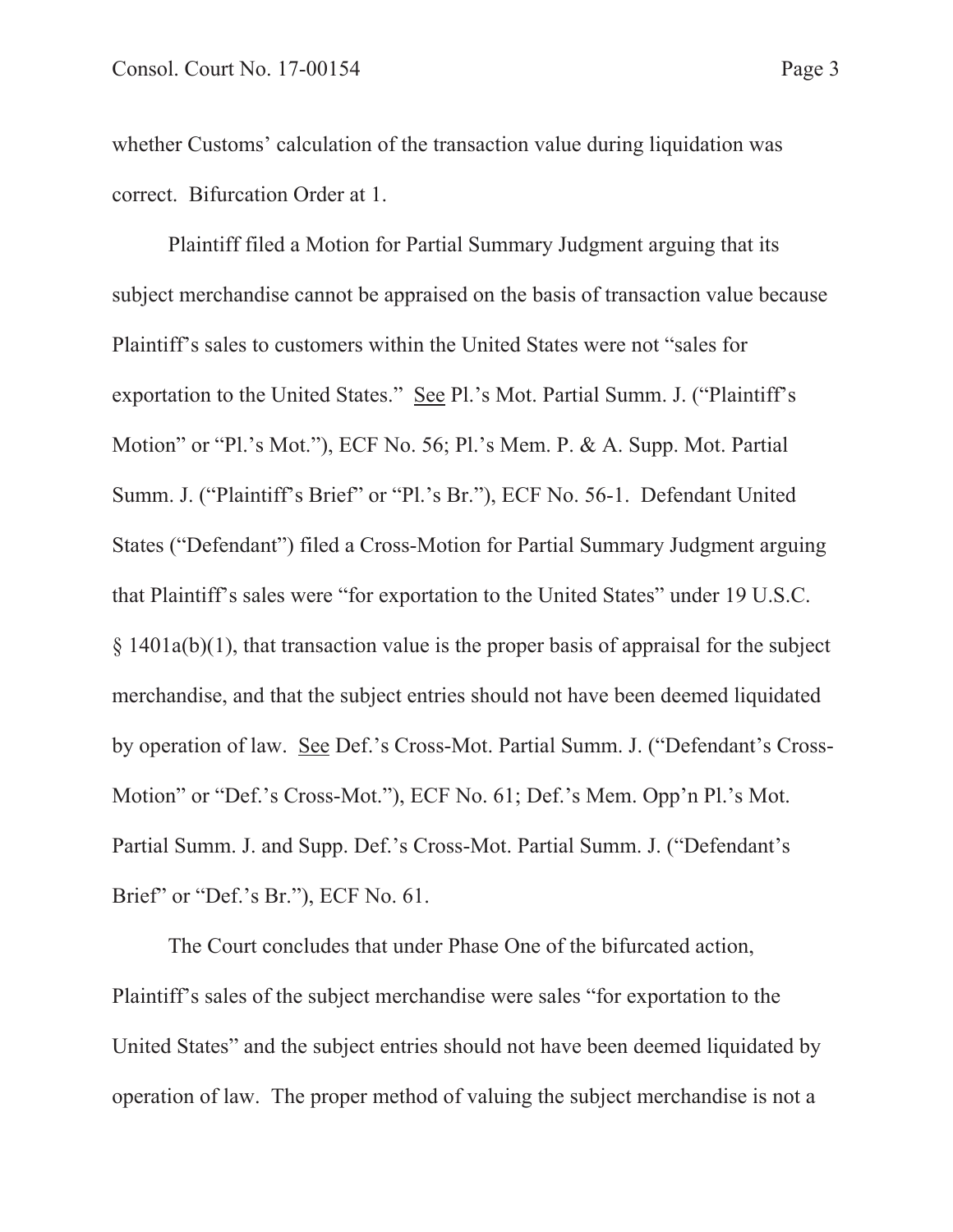question within the scope of Phase One of this action. Accordingly, the Court denies Plaintiff's Motion for Partial Summary Judgment and grants Defendant's Cross-Motion for Partial Summary Judgment.

# **BACKGROUND**

The Parties have submitted separate statements of undisputed material facts. See Pl.'s Statement of Material Facts Not in Dispute ("Pl.'s SMF"), ECF No. 56-2; Def.'s Statement of Undisputed Material Facts ("Def.'s SMF"), ECF No. 61-1;

Def.'s Resp. Pl.'s Statement of Material Facts ("Def.'s Resp."), ECF No. 61-2;

Pl.'s Resp. Def.'s Statement of Material Facts ("Pl.'s Resp."), ECF No. 64-1. The following facts are not in dispute:

Plaintiff is a Delaware limited liability company. Pl.'s SMF ¶ 1 at 1; Def.'s Resp. at 1. Plaintiff was founded as Midwest of Cannon Falls, Inc. in 1953 as a wholesaler of seasonal items. Pl.'s SMF ¶ 2 at 1; Def.'s SMF ¶ 1 at 1; Def.'s Resp. at 1–2; Pl.'s Resp. at 1. Midwest of Cannon Falls, Inc. maintained its headquarters and warehouse facility in Cannon Falls, Minnesota. Def.'s SMF ¶ 2 at 1; Pl.'s Resp. at 1. Merchandise was imported from foreign suppliers and sold to customers in the United States through a catalogue and staff of sales representatives. Pl.'s SMF  $\P$  3 at 1-2; Def.'s SMF  $\P$  $\P$  3-4 at 1-2; Def.'s Resp. at 2; Pl.'s Resp. at 1.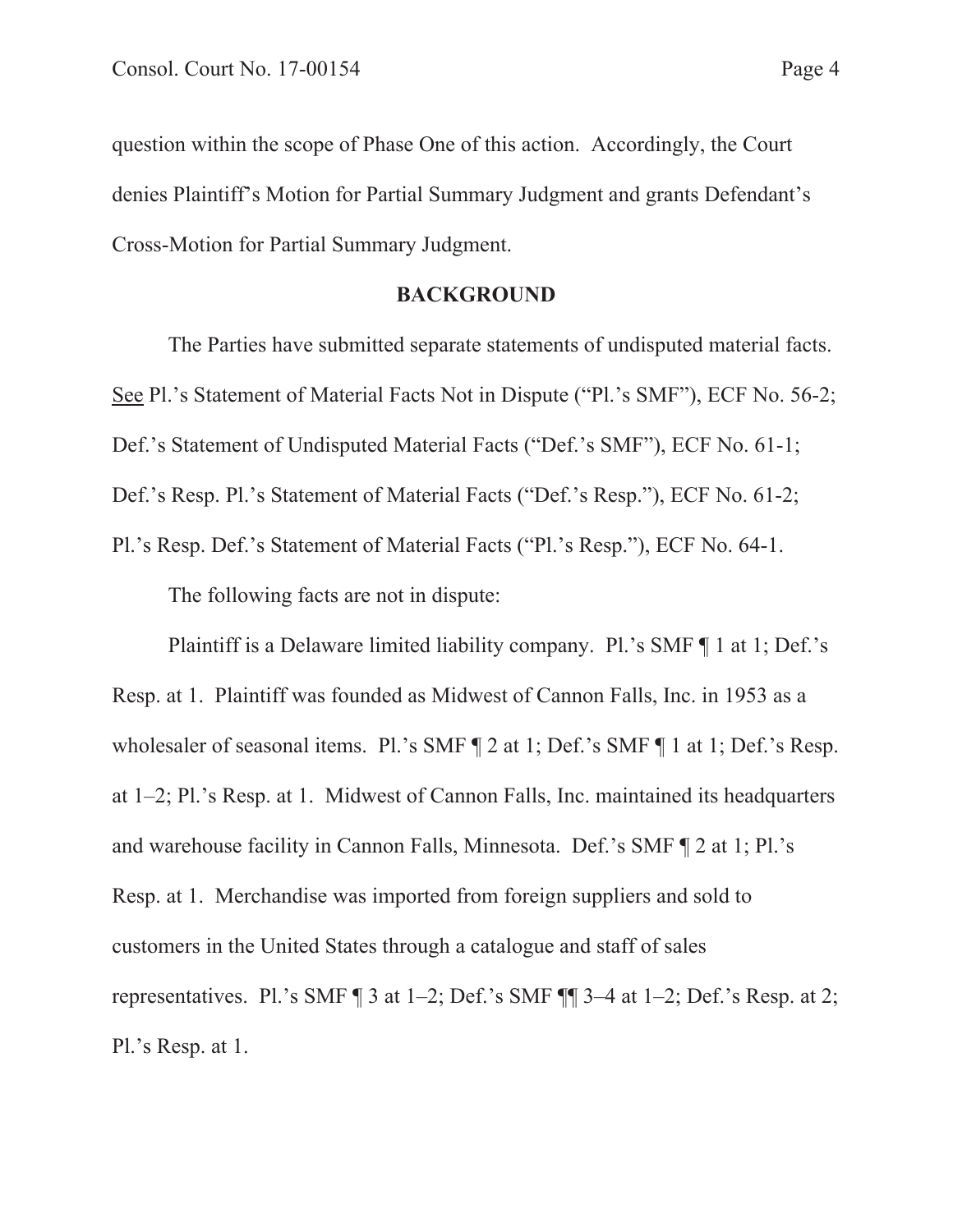In 2009, Midwest of Cannon Falls, Inc. was acquired by Blyth, Inc. and merged with CBK Holdings Group, forming Midwest-CBK, Inc. Pl.'s SMF ¶ 4 at 2; Def.'s Resp. at 2. Midwest-CBK, Inc. maintained its headquarters, operations, and sales offices in Cannon Falls, Minnesota and relocated its warehouse and inventory to Union City, Tennessee. Pl.'s SMF ¶ 4 at 2; Def.'s Resp. at 2. In December 2012, the assets of Midwest-CBK, Inc. were acquired by the Ganz family, a group of Canadian investors. Pl.'s SMF ¶ 6 at 2; Def.'s SMF ¶ 7 at 2; Def.'s Resp. at 2–3; Pl.'s Resp. at 2. The assets of Midwest-CBK, Inc. were transferred to Plaintiff Midwest-CBK, LLC. Pl.'s SMF ¶ 6 at 2; Def.'s SMF ¶ 8 at 2; Def.'s Resp. at 2–3; Pl.'s Resp. at 2.

Following its acquisition by the Ganz family, Plaintiff maintained its corporate office in Cannon Falls, Minnesota, which housed the product development, supply chain, procurement, purchasing, compliance, financial analysis, planning, accounting, and sales management departments. Def.'s SMF ¶ 13 at 3; Pl.'s Resp. at 3. Plaintiff relocated its inventory, distribution, warehousing, invoicing, and order control departments to Ontario, Canada, where it leased a warehouse, storage space, and a two-story office building from other entities controlled by the Ganz family. Def.'s SMF ¶¶ 14–18 at 3–4; Pl.'s Resp. at 3–4. Plaintiff also operated a data center and showroom in Ganz-owned properties in Ontario, Canada. Def.'s SMF ¶¶ 23–25 at 5; Pl.'s Resp. at 5. Approximately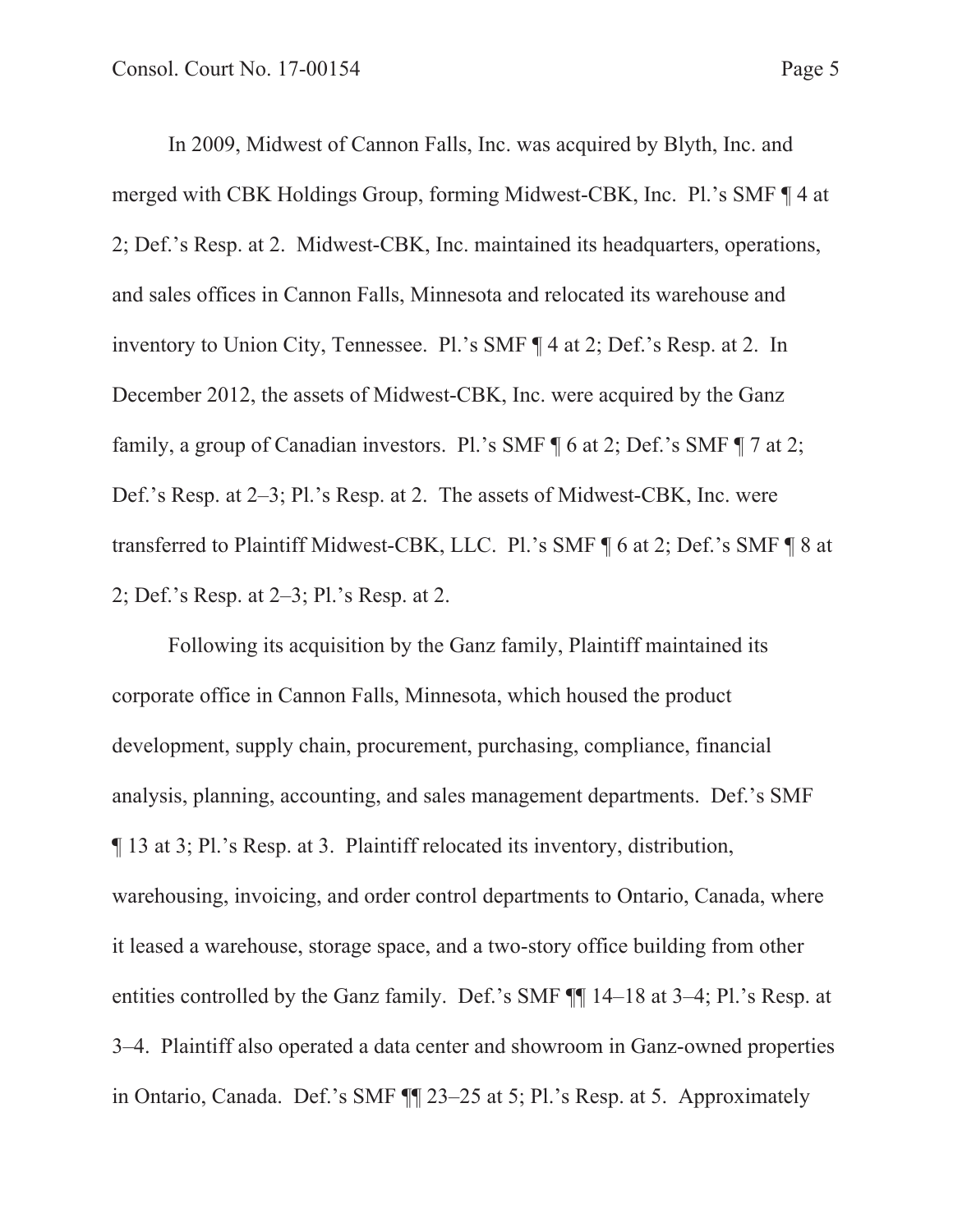twenty-two employees worked in the Ontario, Canada facility in the order processing, inventory control, customer service, key accounts, information technology, and customer accounts departments. Def.'s SMF ¶ 19 at 4; Pl.'s Resp. at 4. Plaintiff opened Canadian bank accounts for payroll, rent, and other expenses associated with its Canadian operations. Pl.'s SMF ¶ 8 at 3; Def.'s Resp. at 3.

Plaintiff's business model involved purchasing merchandise from foreign suppliers for exportation to Canada. Pl.'s SMF ¶ 11 at 3; Def.'s SMF ¶ 27 at 5; Def.'s Resp. at 4; Pl.'s Resp. at 6. Merchandise was imported into Canada at the Port of Vancouver, British Columbia and transported to Plaintiff's Ontario, Canada warehouse. Pl.'s SMF ¶ 11 at 3; Def.'s SMF ¶ 27 at 5; Def.'s Resp. at 4; Pl.'s Resp. at 6. Plaintiff employed a United States sales staff to solicit orders from customers within assigned geographic territories. Pl.'s SMF ¶ 14 at 4; Def.'s SMF ¶ 30 at 6; Def.'s Resp. at 5; Pl.'s Resp. at 6. Sales representatives accepted orders using electronic devices loaded with two point-of-sale software systems, Enum and WhereOWare. Def.'s SMF  $\P$  31–32 at 6; Pl.'s Resp. at 7. When a completed order was accepted into either system, it was made available to Plaintiff's personnel in Cannon Falls, Minnesota and Ontario, Canada. Def.'s SMF ¶ 33 at 6; Pl.'s Resp. at 7. Purchase orders provided to customers included the language: "All prices [Free on Board ("FOB")] Buffalo, New York as defined by the New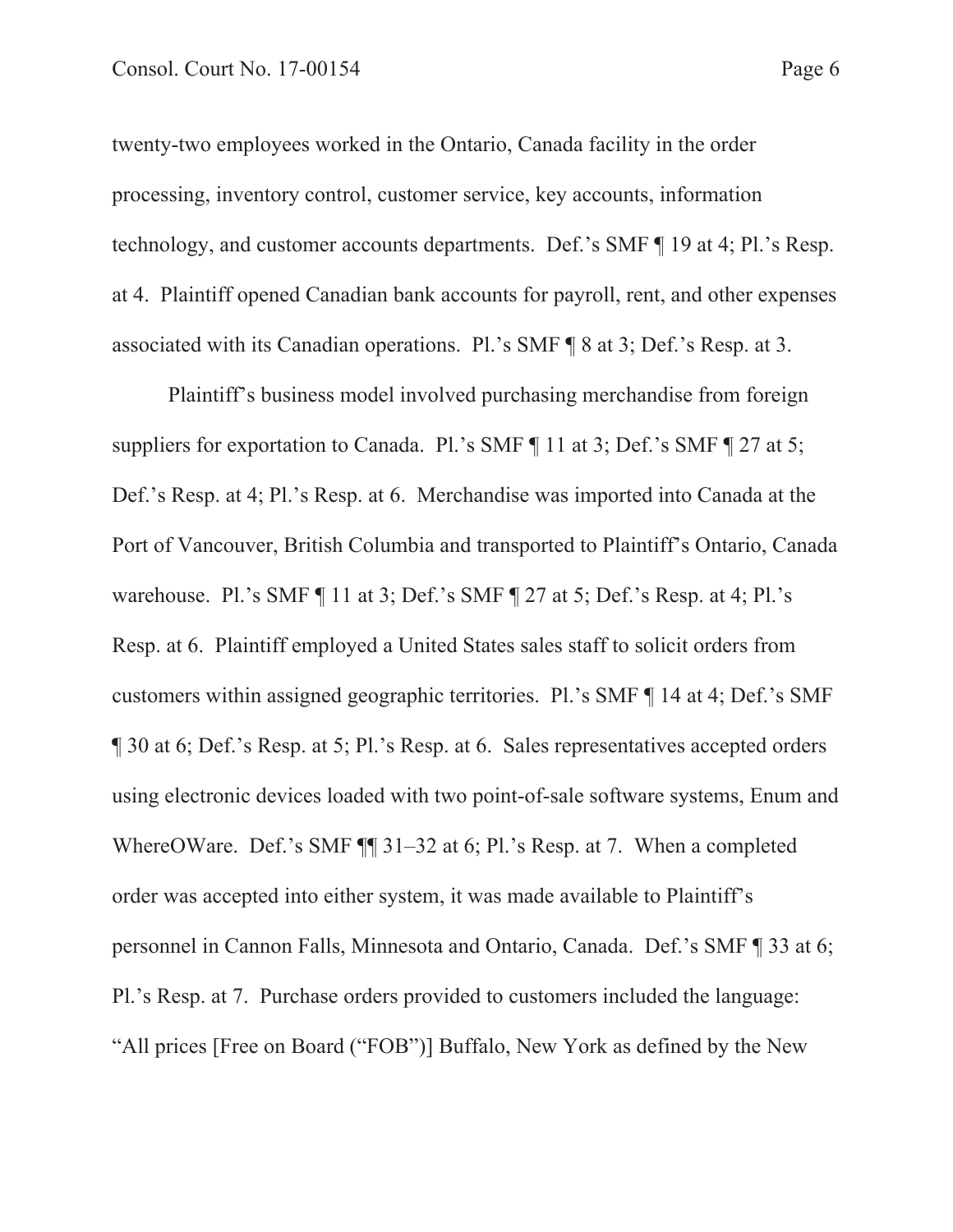York State Uniform Commercial Code." Def.'s SMF  $\P$  16–38 at 7; Def.'s Resp. at 7–8.

Purchase orders were usually first accessed and reviewed by Plaintiff's Order Processing Department in Canada. Def.'s SMF ¶ 35 at 7; Pl.'s Resp. at 7; see also Pl.'s Mot. Partial Summ. J., Ex. B ("Pl.'s Basis of Appraisement Letter") at 4, ECF No. 56-3. Employees at the Canadian facility confirmed the availability of merchandise located in Canada in an inventory control system, collected merchandise from the Canadian warehouse, packaged merchandise for shipment, attached waybills for customers' designated domestic carriers, and loaded shipments onto trucks for transport to the United States. Pl.'s SMF ¶¶ 18, 20–22, 24 at 5, 6; Def.'s SMF ¶¶ 41, 43–51 at 7–8; Def.'s Resp. at 6–7; Pl.'s Resp. at 8– 10.

Plaintiff engaged a third-party overland truck carrier to transport merchandise from its facility in Ontario, Canada to Buffalo, New York. Pl.'s SMF ¶¶ 23, 25 at 5, 6; Def.'s Resp. at 7. Plaintiff acted as the importer of record for the merchandise and was responsible for all duties. Pl.'s SMF ¶ 26 at 6; Def.'s SMF ¶ 59 at 10; Def.'s Resp. at 7; Pl.'s Resp. at 11. Upon arrival in Buffalo, New York, merchandise was delivered to domestic carriers designated by Plaintiff's customers or to a facility rented by Plaintiff from United Parcels Service ("UPS"). Pl.'s SMF ¶ 27 at 6; Def.'s Resp. at 7–8. UPS employees deconsolidated shipping boxes,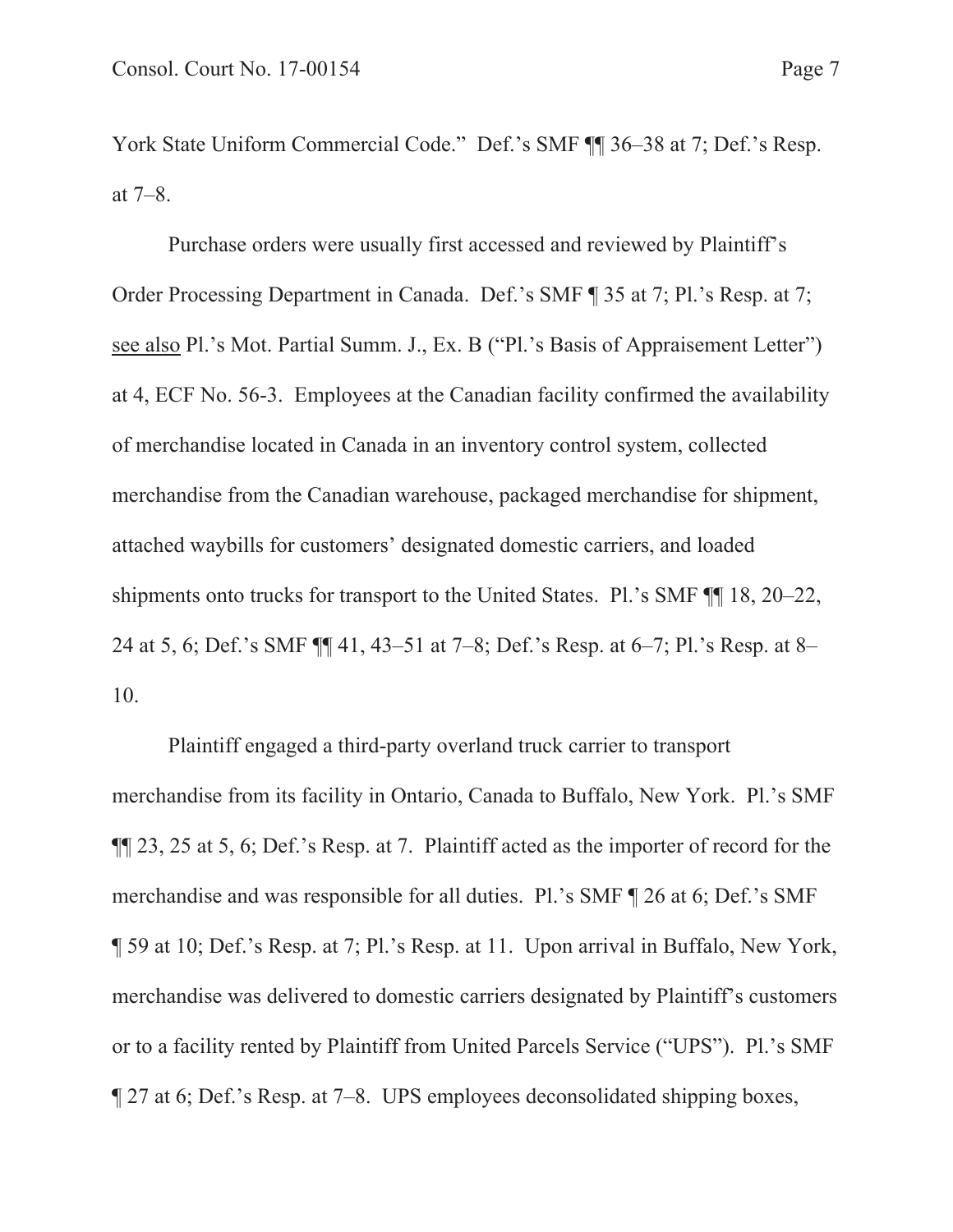scanned shipping labels, and shipped merchandise to Plaintiff's United States customers. Def.'s SMF ¶¶ 60–61 at 10–11; Pl.'s Resp. at 12.

Invoices were prepared in Ontario, Canada and couriered to Buffalo, New York for mailing. Def.'s SMF  $\P$  63–65, 67 at 11; Pl.'s Resp. at 12, 13. Customers were directed to remit physical payments to a post office box in Buffalo, New York. Def.'s SMF ¶ 68 at 11; Pl.'s Resp. at 13. Plaintiff engaged a bank's lockbox service to collect and deposit the payments. Def.'s SMF ¶ 69 at 12; Pl.'s Resp. at 13.

The Parties do not dispute whether Plaintiff imported the subject merchandise into the United States. Plaintiff advised Customs in 2013 that Plaintiff imported merchandise from foreign manufacturers into Canada, where merchandise was stored until sold. Pl.'s Basis of Appraisement Letter at 2–4; Pl.'s SMF ¶ 34 at 7; Def.'s SMF ¶ 73 at 12; Def.'s Resp. at 9; Pl.'s Resp. at 14. After receiving a sales order, merchandise was transported from Plaintiff's Canadian warehouse to the United States for delivery to customers with shipments designated as FOB Buffalo, New York. Pl.'s Basis of Appraisement Letter at 2–4; Pl.'s SMF ¶ 34 at 7; Def.'s SMF ¶ 73 at 12; Def.'s Resp. at 9; Pl.'s Resp. at 14. Plaintiff described the same process in 2015 when it requested that Customs seek internal advice on the proper method of valuation. Def.'s Cross-Mot. Partial Summ. J., Ex. 20 ("Def.'s Request for Internal Advice"). At oral argument,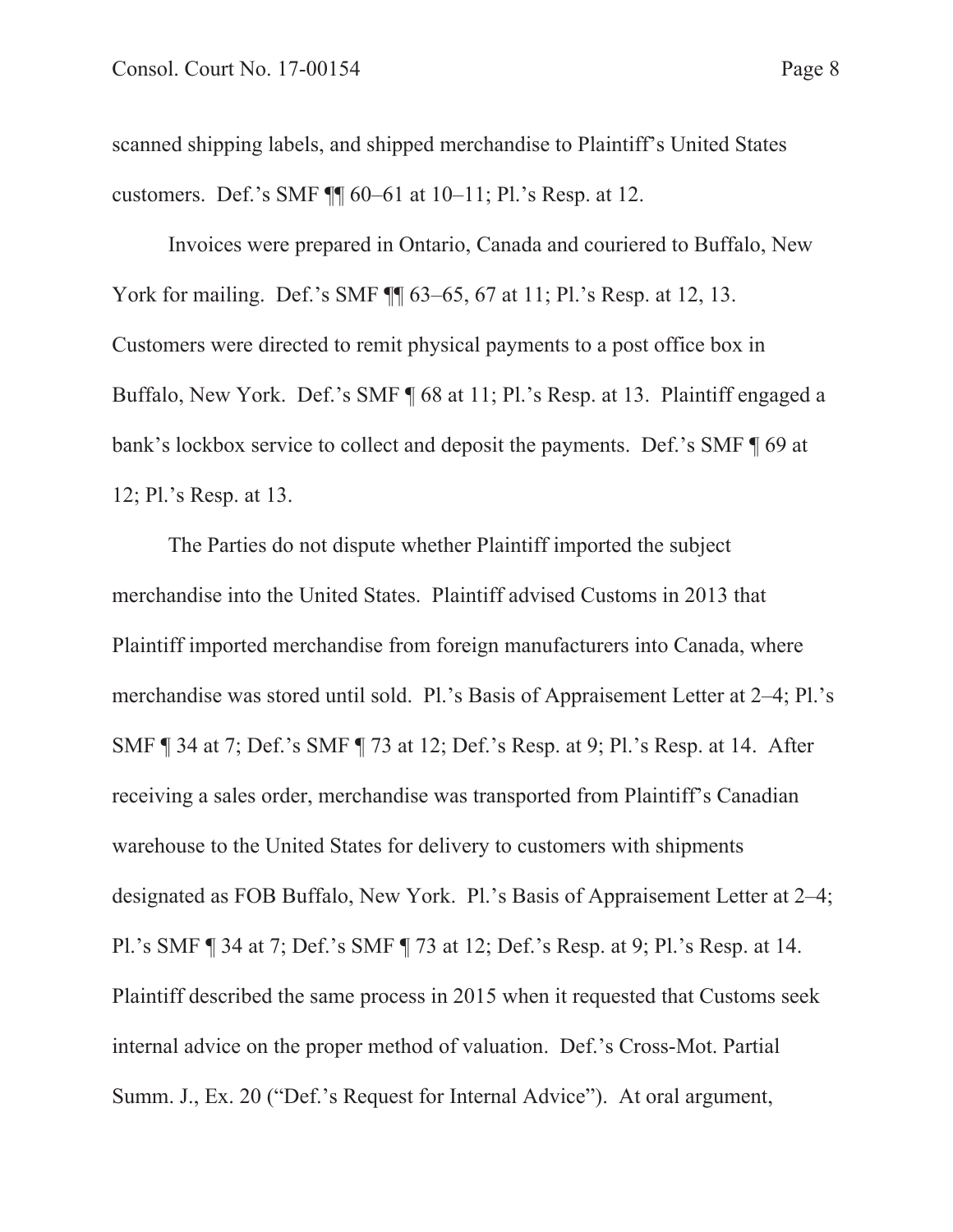Defendant offered a similar description of Plaintiff's importation process of subject merchandise:

[Plaintiff] purchased [the] merchandise at issue from a manufacturer in China and it was imported directly from China to [Plaintiff's] facilities in Canada. The merchandise remained at [Plaintiff's] Canadian facilities until a sale was made. And when a sale was made to a specific U.S. customer, [Plaintiff] caused the goods to be picked, packed, and labeled for that specific U.S. customer in Canada and [Plaintiff] would export the merchandise out of Canada and into the United States for the first time based on that specific sale. [Plaintiff] arranged for this exact process to apply to each of the sales that are at issue here.

Oral Arg. at 28:22–29:00, Mar. 22, 2022, ECF No. 70. This description of

Plaintiff's importation process is also consistent with the Parties' written

submissions to the Court. Compl. at 2–5; Pl.'s Br. at 8–12; Def.'s Br. at 6–13.

Neither Party has disputed Plaintiff's sale and importation of the subject

merchandise at issue in this case. It is also undisputed that the sales transactions

for the relevant entries involved FOB Buffalo, New York shipping terms. Pl.'s

SMF ¶ 33 at 7; Def.'s Resp. at 9. The Court finds that the following facts are

undisputed: (1) the subject merchandise was imported from foreign countries to

Canada; (2) the subject merchandise was based in Canada at the time of sale; (3)

the subject merchandise was packaged and sent from Canada to the United States after sales orders were received; (4) the subject merchandise was clearly destined

for the United States at the time of sale; and (5) the subject merchandise was sold and exported from Canada to customers based in the United States.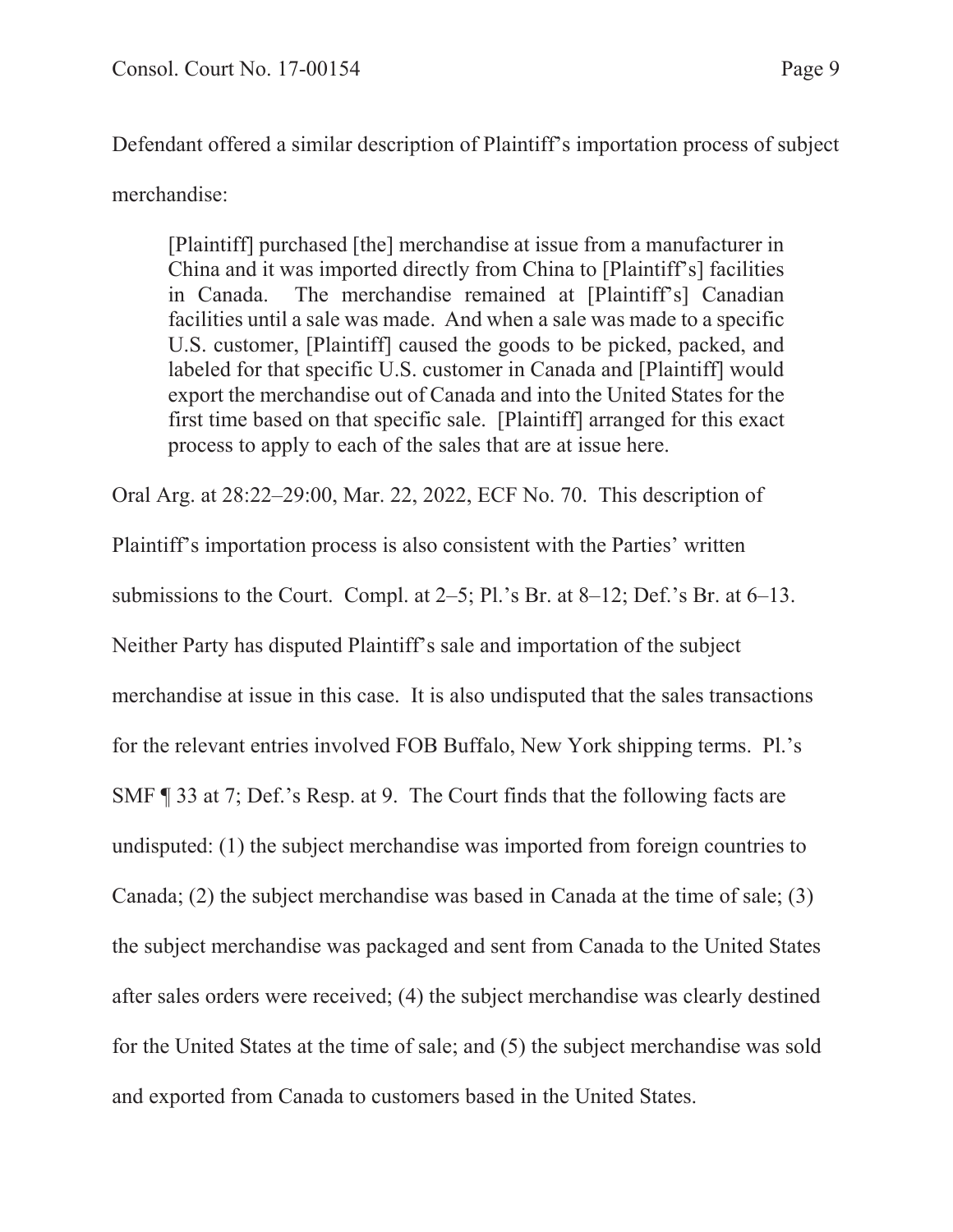In 2013, Plaintiff advised Customs that Plaintiff had changed its operations model and would enter merchandise on the basis of its deductive value, in accordance with 19 U.S.C.  $\S$  1401a(d).<sup>1</sup> Pl.'s Basis of Appraisement Letter; Pl.'s SMF ¶ 34 at 7; Def.'s SMF ¶ 73 at 12; Def.'s Resp. at 9; Pl.'s Resp. at 14. Customs subsequently extended the deadline for liquidation of Plaintiff's entries and initiated a Regulatory Audit to determine the proper basis of valuation. Pl.'s SMF ¶¶ 35–36 at 7–8; Def.'s SMF ¶¶ 75–77 at 12–13; Def.'s Resp. at 9–10; Pl.'s Resp. at 14. The audit involved multiple steps, including a risk assessment of the relevant issues, the issuance of a questionnaire, a walkthrough of import practices or entries, interviews with Plaintiff's personnel, and the issuance of a final report. Def.'s SMF ¶ 80 at 13; Pl.'s Resp. at 15; see also Def.'s Cross-Mot. Partial Summ. J., Ex. 19 ("Conrad Decl."), ECF No. 61-4 (describing audit process). Customs requested information from Plaintiff and conducted an on-site visit at the Ontario, Canada facility. Def.'s SMF ¶¶ 81–82 at 13; Pl.'s Resp. at 15. The auditor's fieldwork also involved matching customer invoices with specific line items on Plaintiff's entry paperwork. Def.'s SMF ¶ 85 at 14; Pl.'s Resp. at 16. More than 560 entries were subject to the audit. Def.'s SMF ¶ 86 at 14; Pl.'s Resp. at 16.

<sup>&</sup>lt;sup>1</sup> The deductive value method bases valuation on the price of sale adjusted for certain considerations, including transportation and insurance costs, duties and taxes, and other general expenses. 19 U.S.C. § 1401a(d); 19 C.F.R. § 152.105.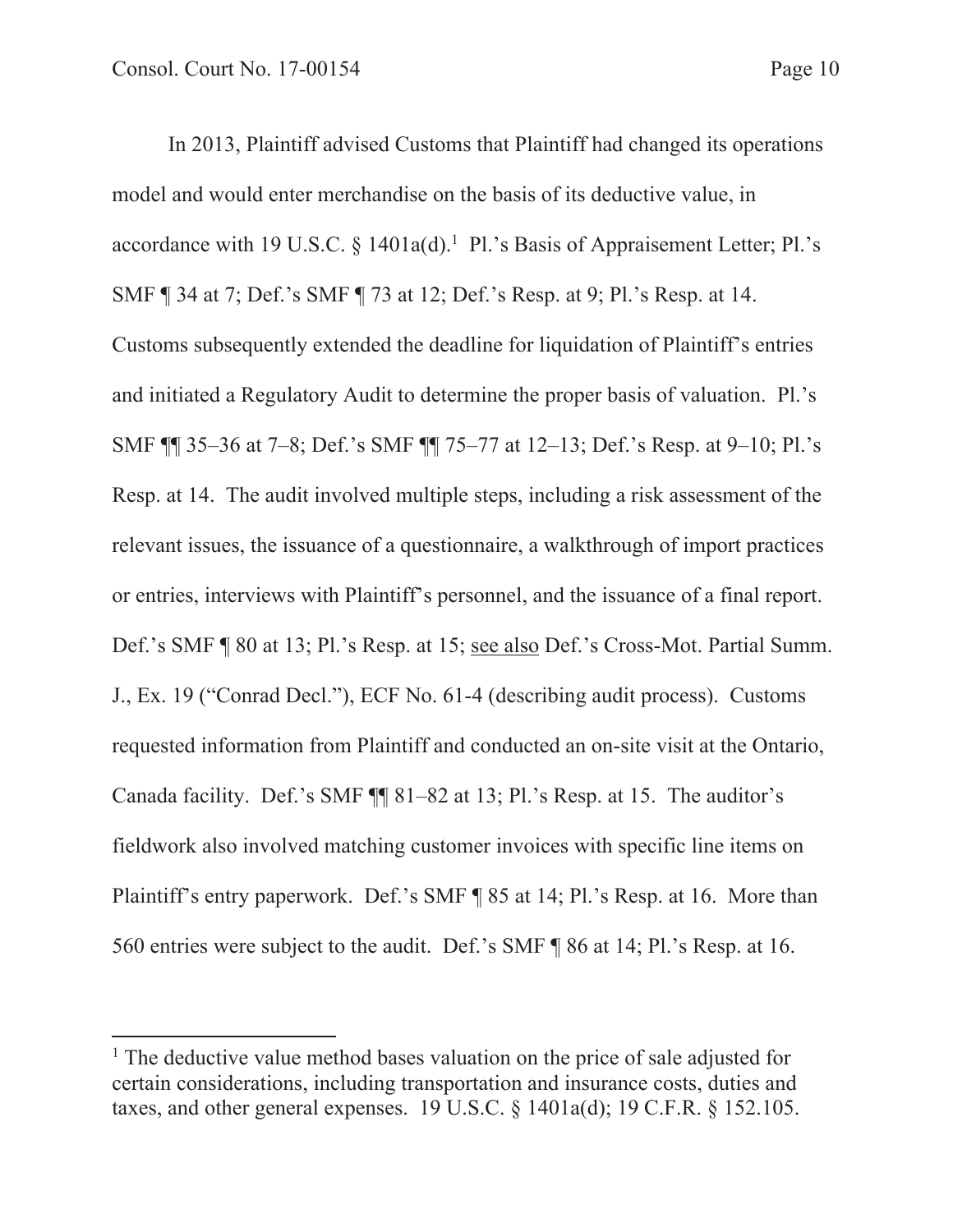Customs completed its fieldwork on October 14, 2014. Def.'s SMF ¶ 89 at 14; Pl.'s Resp. at 16–17.

Customs' auditors issued a Draft Audit Report on July 1, 2015, concluding that transaction value was the proper basis of appraisal for the subject merchandise. Pl.'s Mot. Partial Summ. J., Ex. Q ("Draft Audit Report"), ECF No. 56-3; Pl.'s SMF ¶ 36 at 8; Def.'s SMF ¶ 99 at 16; Def.'s Resp. at 10; Pl.'s Resp. at 18. Plaintiff submitted responsive comments on July 8, 2015. Pl.'s Mot. Partial Summ. J., Ex. R ("Pl.'s Resp. Draft Audit Report"), ECF No. 56-3; Pl.'s SMF ¶ 37 at 8; Def.'s SMF ¶ 100 at 15; Def.'s Resp. at 10; Pl.'s Resp. at 18. No additional information was requested from Plaintiff. Pl.'s SMF ¶ 38 at 8; Def.'s Resp. at 10. On August 20, 2015, Plaintiff requested advice from Customs' Office of Regulations and Rulings pursuant to 19 C.F.R. § 177.11 regarding the proper basis for valuation of the subject merchandise. Def.'s SMF ¶¶ 103–04 at 16; Pl.'s Resp. at 19. Customs issued a Final Audit Report to Plaintiff on February 24, 2016, stating that the subject merchandise should be valued on the basis of transaction value. Pl.'s Mot. Partial Summ. J., Ex. S ("Final Audit Report"), ECF No. 56-4; Pl.'s SMF ¶ 39 at 8; Def.'s SMF ¶ 101 at 16; Def.'s Resp. at 10–11; Pl.'s Resp. at 19. On July 1, 2016, Customs issued Headquarters Ruling H275056, which also determined that valuation on the basis of transaction value was proper. HQ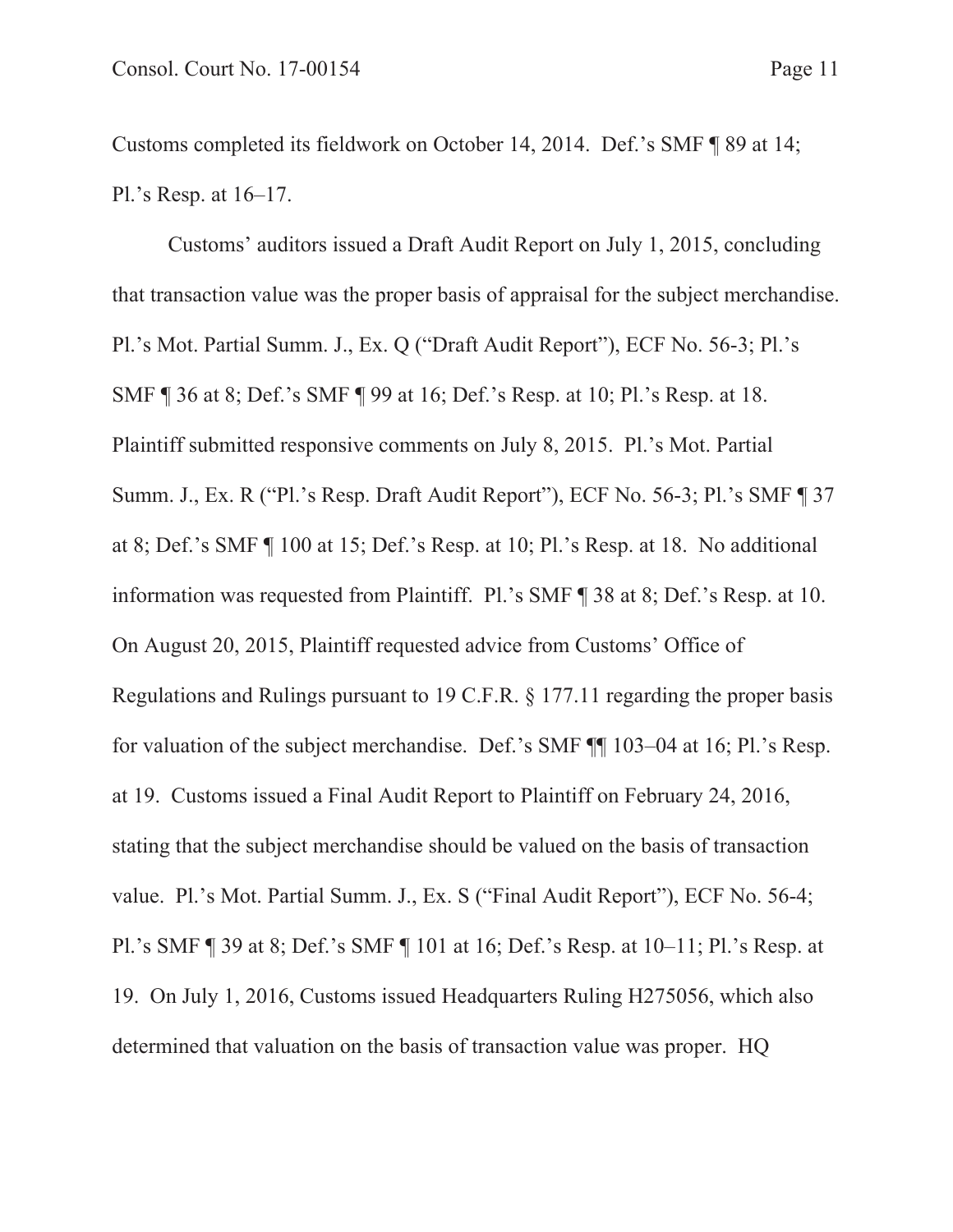H275056 (July 1, 2016); Pl.'s SMF ¶ 40 at 9; Def.'s SMF ¶ 114 at 18; Def.'s Resp. at 11; Pl.'s Resp. at 21.

On March 28, 2016, Customs officials at the Port of Buffalo, New York issued a Form 29 Notice of Action indicating that Customs would liquidate certain entries and that transaction value would be calculated using the original entered values plus a 123.18% adjustment. Pl.'s Mot. Partial Summ. J., Ex. U, ECF No. 56-4; Pl.'s SMF ¶ 42 at 9; Def.'s SMF ¶ 110 at 17; Def.'s Resp. at 11; Pl.'s Resp. at 20. Plaintiff requested information from Customs about the basis of the appraisal and requested an extension of the liquidation deadline. Pl.'s Mot. Partial Summ. J., Ex. V, ECF No. 56-4; Pl.'s SMF ¶ 43 at 10; Def.'s SMF ¶ 111 at 17; Def.'s Resp. at 11–12; Pl.'s Resp. at 21. Customs responded that the calculation was based on financial information provided by Plaintiff for the year 2013. Pl.'s Mot. Partial Summ. J., Ex. W, ECF No. 56-4; Pl.'s SMF ¶ 44 at 10; Def.'s Resp. at 12. Plaintiff submitted a response and argued that the proposed method of calculation was based on multiple errors. Pl.'s Mot. Partial Summ. J., Ex. X, ECF No. 56-4; Pl.'s SMF ¶ 45 at 10–11; Def.'s SMF ¶¶ 112–13 at 17; Def.'s Resp. at 12; Pl.'s Resp. at 21. Three hundred thirty-six entries were liquidated using the method described in Customs' March 28, 2016 notice, including the application of a 123.18% upward adjustment. Def.'s SMF ¶ 117 at 18; Pl.'s Resp. at 22. Plaintiff protested the liquidation of these entries. Pl.'s Mot. Partial Summ. J., Ex. Y, ECF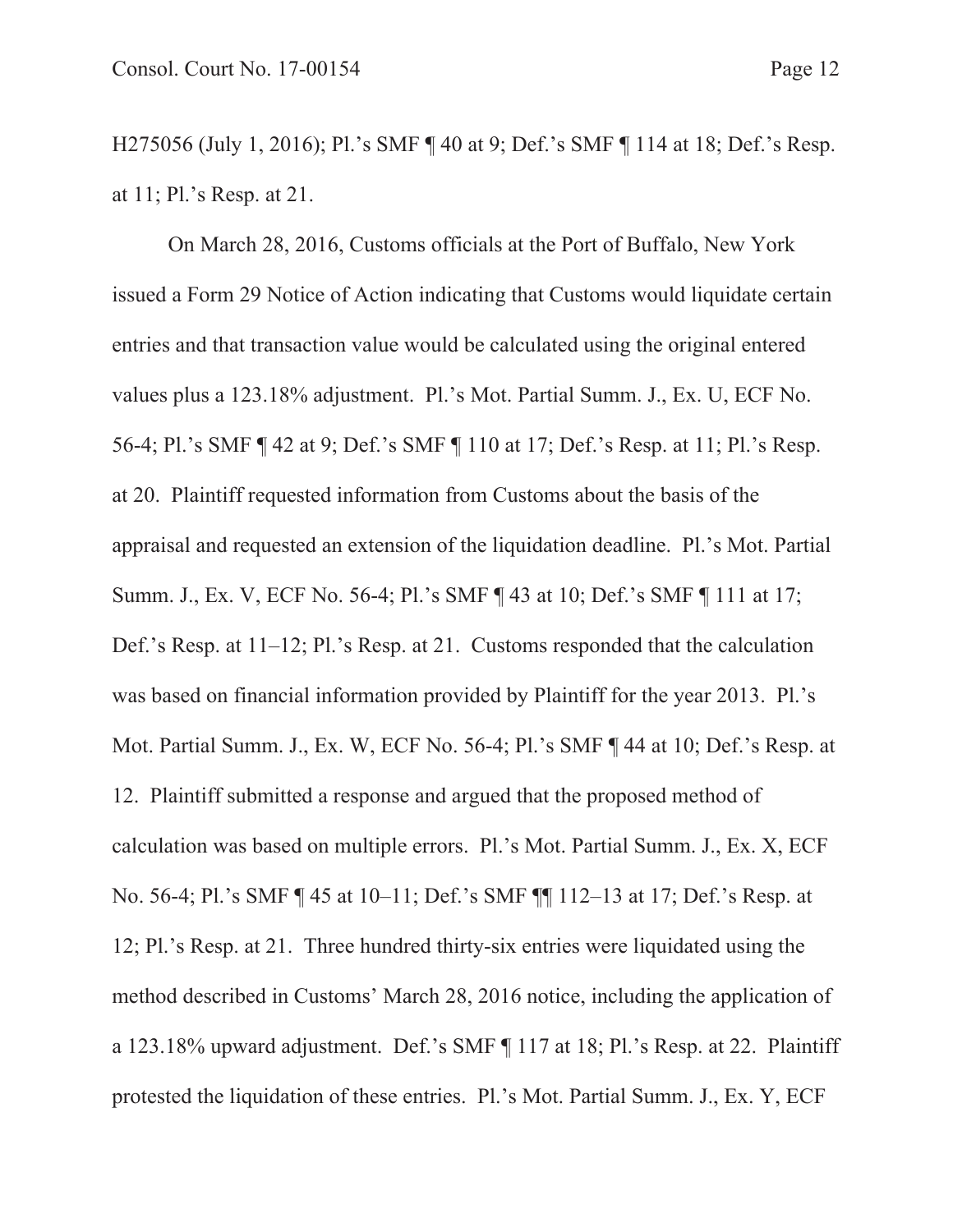No. 56-4; Pl.'s SMF ¶ 46 at 11; Def.'s SMF ¶ 120 at 18–19; Def.'s Resp. at 12; Pl.'s Resp. at 22. Customs approved the protests in part and reduced the adjustment to 75.75%. Pl.'s Mot. Partial Summ. J., Ex. Z, ECF No. 56-4; Pl.'s SMF ¶¶ 47–48 at 11; Def.'s SMF ¶ 118 at 18; Def.'s Resp. at 12–13; Pl.'s Resp. at 22. Plaintiff protested the reliquidation. Pl.'s Mot. Partial Summ. J., Ex. AA, ECF No. 56-4; Pl.'s SMF ¶ 49 at 11; Def.'s SMF ¶ 122 at 19; Def.'s Resp. at 13; Pl.'s Resp. at 23. Customs denied Plaintiff's protest. Pl.'s SMF ¶ 50 at 11; Def.'s SMF ¶¶ 122–23 at 19; Def.'s Resp. at 13; Pl.'s Resp. at 23.

Plaintiff filed three cases in June and November 2017 contesting Customs' denial of Plaintiff's protests. Summons, ECF No. 1; Summons, Midwest-CBK, LLC v. United States, Court No. 17-00155, ECF No. 1; Summons, Midwest-CBK, LLC v. United States, Court No. 17-00272, ECF No. 1. Plaintiff filed Complaints in March 2019 in two of the cases. Compl.; Compl., Court No. 17-00155, ECF No. 9. The third case remained on the Court's Customs Case Management Calendar. Order (Oct. 16, 2019), Court No. 17-00272, ECF No. 9. The Court consolidated the three cases in May 2020 at the request of the Parties. Pl.'s Mot. Consol., ECF No. 25; Pl.'s Consol. Compl., ECF No. 26; Order (May 21, 2020), ECF No. 27.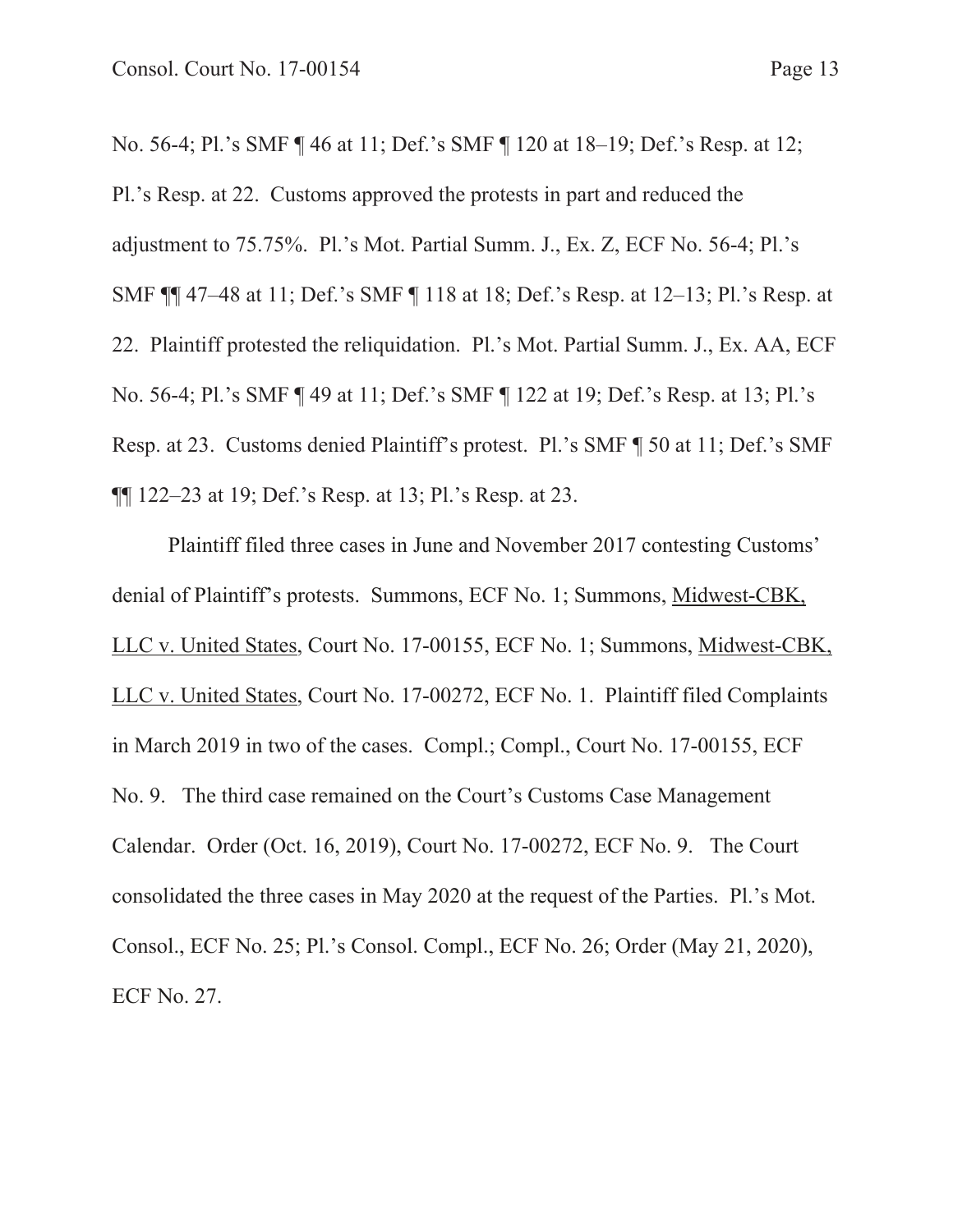#### **JURISDICTION AND STANDARD OF REVIEW**

The Court has jurisdiction pursuant to 28 U.S.C. § 1581(a). The Court will grant summary judgment if the movant shows that there is no genuine dispute as to any material fact and the movant is entitled to judgment as a matter of law. USCIT R. 56(a). To raise a genuine issue of material fact, a party cannot rest upon mere allegations or denials and must point to sufficient supporting evidence for the claimed factual dispute to require resolution of the differing versions of the truth at trial. See Anderson v. Liberty Lobby, Inc., 477 U.S. 242, 248–49 (1986); Barmag Barmer Maschinenfabrik AG v. Murata Mach., Ltd., 731 F.2d 831, 835–36 (Fed. Cir. 1984).

#### **DISCUSSION**

Plaintiff argues that Customs appraised the subject merchandise improperly based on transaction value because the sales were domestic and not for exportation to the United States. Pl.'s Br. at 14–32. Plaintiff also contends that certain subject entries should have been deemed liquidated by operation of law because Customs had no authority to extend the deadline for liquidation after June 14, 2015. Id. at 34–38. Defendant counters that the subject merchandise was destined for export to the United States at the time of sale, there is no requirement for an international sale, and transaction value is the appropriate method of appraising the subject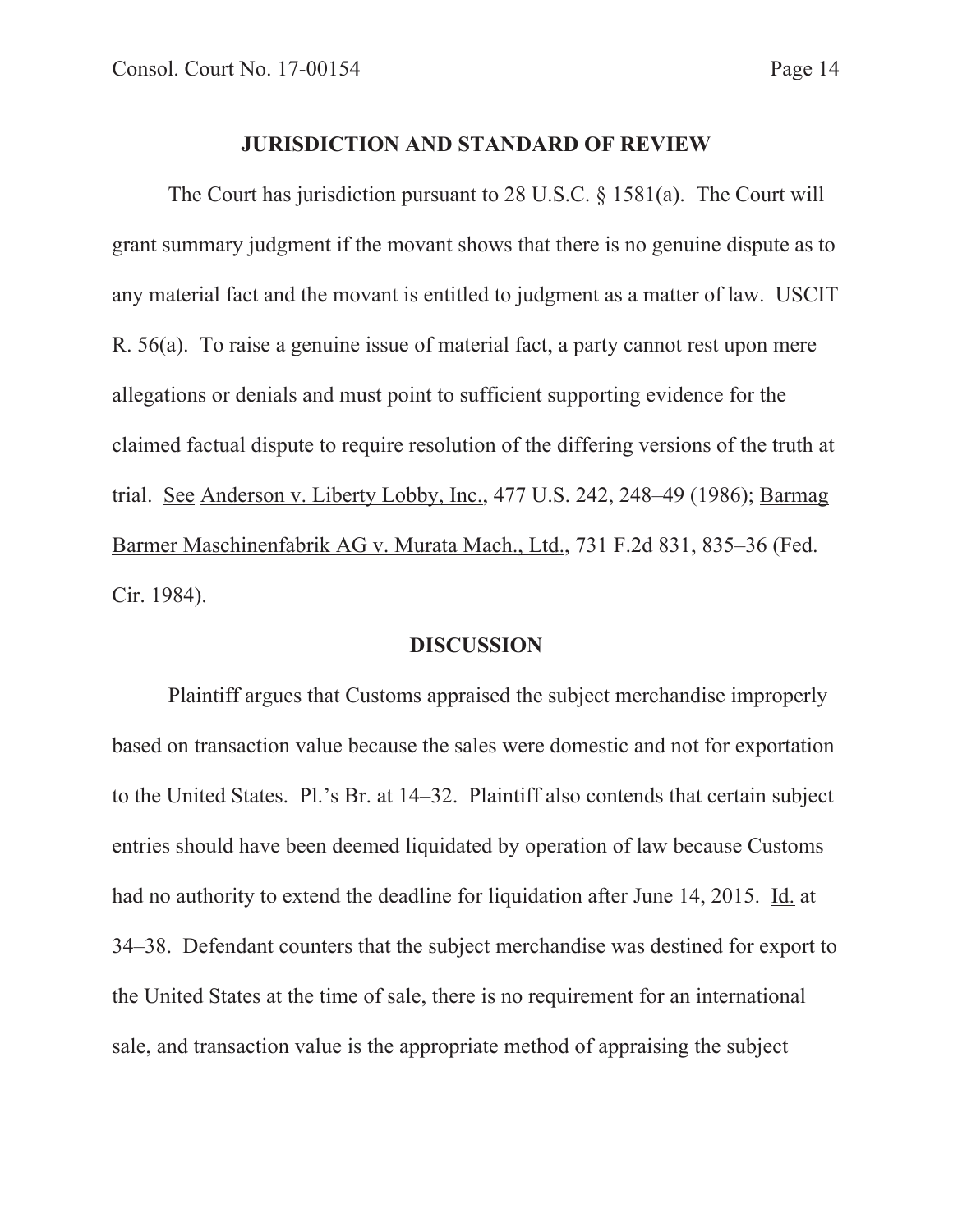merchandise. Def.'s Br. at 21–38. Defendant also argues that Customs' extensions of the liquidation deadline were proper. Id. at 39–44.

## **I. "For Exportation to the United States"**

In order to determine appropriate duties, Customs appraises merchandise at the time of entry to ascertain its value. 19 U.S.C. § 1500. Transaction value is the default method of appraising the value of imported merchandise. Id.  $§ 1401a(a)(1);$  see also Trimil S.A. v. United States, 43 CIT \_\_, \_\_, 419 F. Supp. 3d 1307, 1311 (2019) ("Whenever possible, Customs appraises imported merchandise on the basis of its 'transaction value.'"). Transaction value is defined by statute as the "price actually paid or payable for the merchandise when sold for exportation to the United States," plus other considerations enumerated by statute. 19 U.S.C. § 1401a(b).

Appraisal on the basis of transaction value has two requirements: (1) that the merchandise is sold and (2) that the sale is for exportation to the United States. Id.; VWP of Am., Inc. v. United States, 175 F.3d 1327, 1338–39 (Fed. Cir. 1999). Only if transaction value cannot be determined or used should merchandise be appraised by "looking to the secondary valuation methods in the order listed in [section] 1401a(a)(1) until an appraisal is obtained." VWP of Am., Inc., 175 F.3d at 1330 (citing 19 U.S.C.  $\S$  1401a(a)(1)). Neither party contests that a bona fide sale of merchandise occurred in this case. See Pl.'s Br. at 15; Def.'s Br. at 22.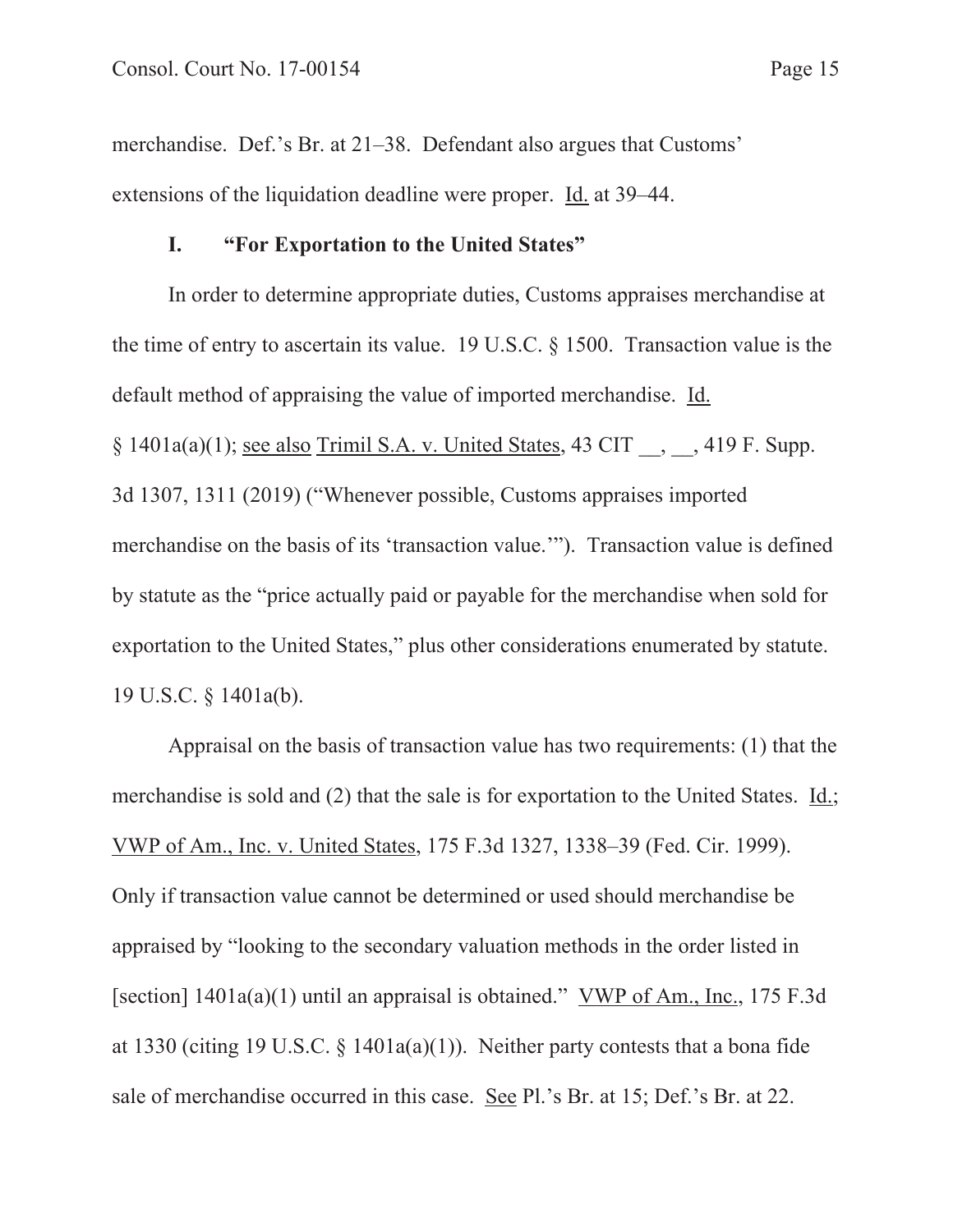The Court determines whether merchandise is sold "for exportation to the United States" based on a fact-specific inquiry that requires case-by-case analysis. E.C. McAfee Co. v. United States, 842 F.2d 314, 319 (Fed. Cir. 1988). The relevant factual inquiry for the Court is to examine "the reality of the transaction" between the parties to the sale. Id. When goods are clearly destined for the United States at the time of sale, the sale is for exportation to the United States. Id.

After conducting a fact-specific inquiry of whether the sales were for exportation to the United States under 19 U.S.C. § 1401a(b)(1), the Court concludes that the undisputed evidence demonstrates that Plaintiff's sales were for exportation to the United States at the time of sale. It is undisputed that when Plaintiff's sales representatives accepted sales orders from customers within the United States, the subject merchandise was stored in a warehouse facility in Ontario, Canada at the time of sale. Pl.'s SMF ¶¶ 7, 14, 17 at 3, 4, 5; Def.'s SMF  $\P\P$  14–16, 30 at 3–4, 6; Def.'s Resp. at 3, 5–6; Pl.'s Resp. at 3–4, 6. The sales orders were transmitted electronically and were usually first accessed and reviewed by Plaintiff's Order Processing Department in Canada. Def.'s SMF ¶¶ 31–35 at 6– 7; Pl.'s Resp. at 7. Plaintiff's employees in Canada confirmed the availability of the subject merchandise located in the Canadian warehouse, then collected, packaged, and prepared the goods for shipment from the Canadian warehouse to United States customers. Pl.'s SMF ¶¶ 18–22 at 5; Def.'s SMF ¶¶ 43–49 at 8–9;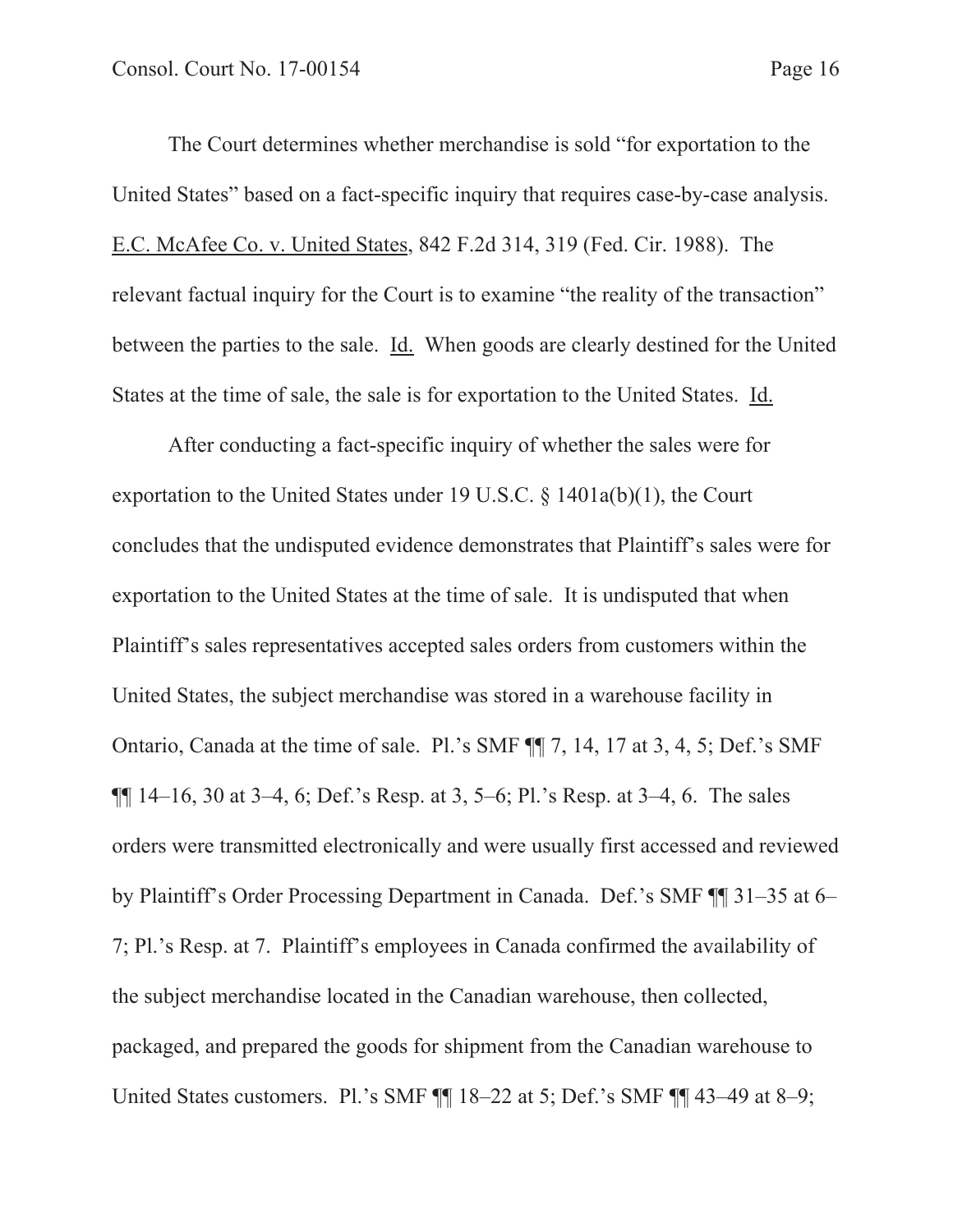Def.'s Resp. at 6–7; Pl.'s Resp. at 9–10. It is undisputed that upon receiving orders from customers based in the United States, the subject merchandise was transported from Plaintiff's Ontario, Canada warehouse to Buffalo, New York, where the merchandise was delivered to domestic carriers for distribution to United States customers. Pl.'s SMF ¶¶ 23–25, 27 at 5–6; Def.'s Resp. at 7–8. Based on the undisputed evidence and a fact-specific analysis of the record, the Court concludes that the reality of the transaction establishes that the subject merchandise was based in Canada at the time of sale, was clearly destined for the United States at the time of sale, and Plaintiff's sales of the subject merchandise were for exportation to the United States under 19 U.S.C. § 1401a(b)(1).

Plaintiff argues that a sale "for exportation to the United States" imposes an additional requirement that the sale must have occurred abroad or have an international character.<sup>2</sup> Pl.'s Br. at 16–18. Plaintiff contends that the individual sales were negotiated and agreed to within the United States, that Plaintiff retained title to the subject merchandise when the goods were shipped from Canada and imported into the United States, and under the FOB shipping terms included by Plaintiff on the purchase orders, that title transferred to the United States customers only after the goods were imported into the United States and delivered to

<sup>&</sup>lt;sup>2</sup> Plaintiff uses the terms "international" and "abroad" interchangeably to describe a sale that occurred outside of the United States.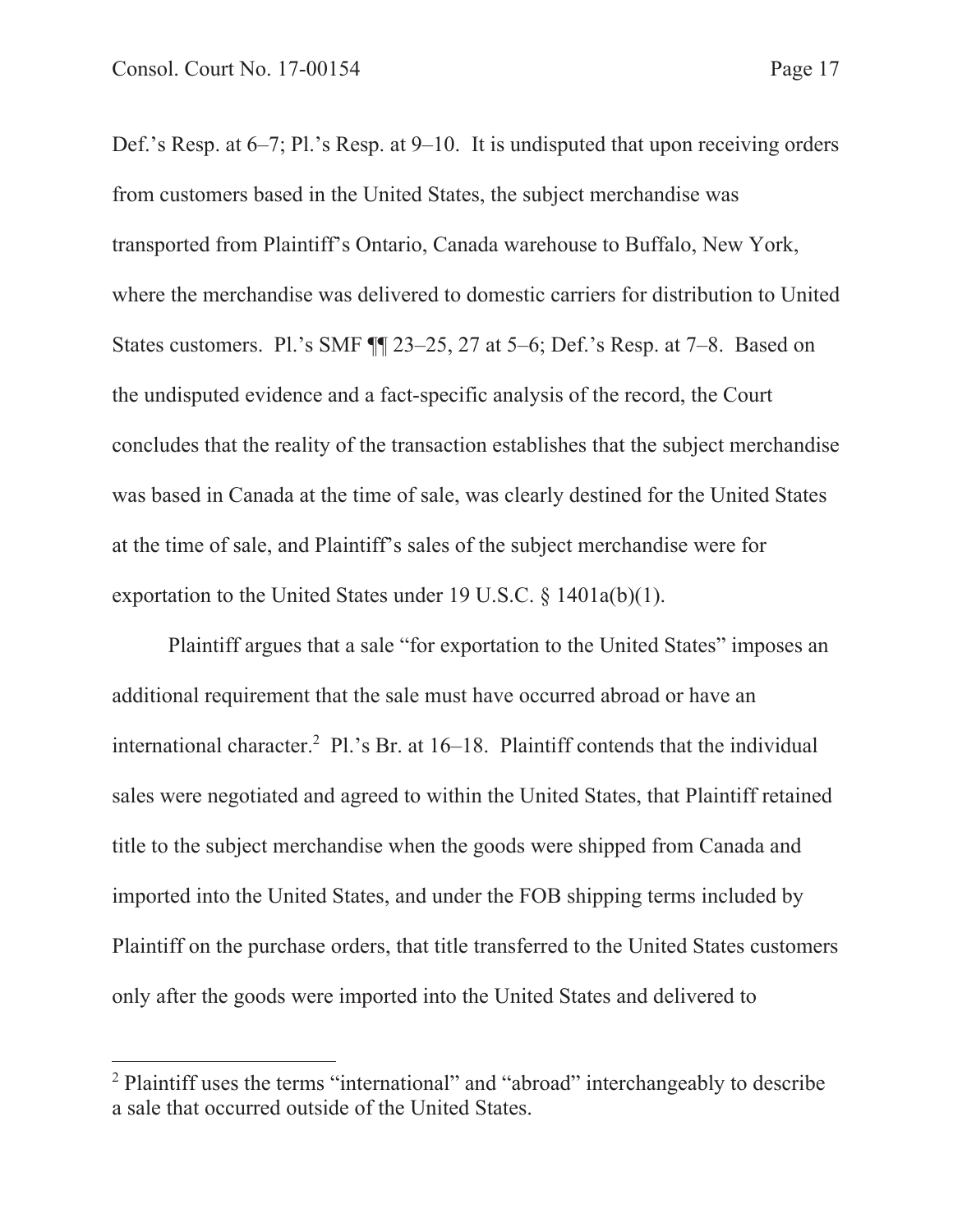domestic carriers in Buffalo, New York for delivery, thus reflecting domestic sales within the United States. Id. at 16–23.

In support of its argument that there was no transfer of property until after importation and thus no possible export or international sale to the United States from which to calculate transaction value, Plaintiff relies mainly on Orbisphere Corp. v. United States ("Orbisphere"), 13 CIT 866, 726 F. Supp. 1344 (1989). The Court notes at the outset that Orbisphere is a thirty-three-year-old case from the U.S. Court of International Trade that applies an outdated statute that was amended in 1979. In Orbisphere, the court considered the method of valuation for oxygen analyzing devices manufactured in Geneva, Switzerland by Orbisphere Laboratories, a subsidiary of Orbisphere Corporation. Orbisphere, 13 CIT at 867, 726 F. Supp. at 1344. Orders accepted from customers in the United States were forwarded to Orbisphere Laboratories in Geneva for manufacture. Id., 726 F. Supp. at 1344–45. Completed orders were shipped to New Jersey, where they were unpacked, inspected, repackaged, and shipped to customers. Id., 726 F. Supp. at 1345.

The court in Orbisphere reasoned that a determination of whether transaction value may be used "depends substantially upon where the sales of the merchandise are deemed to have occurred." Id. at 872, 726 F. Supp. at 1348. The Orbisphere court relied on the Court of Customs and Patent Appeals' analysis in United States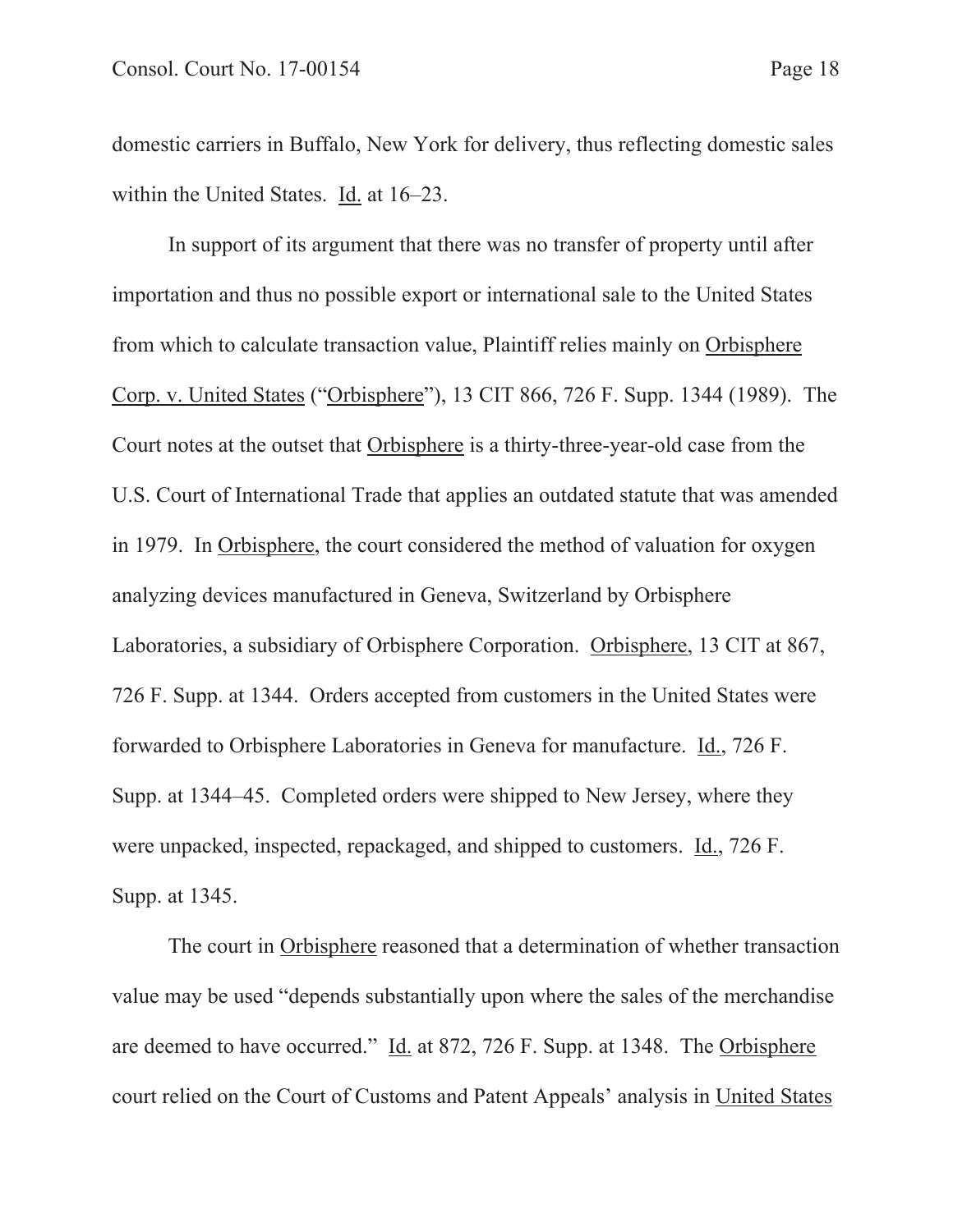v. Massce & Company ("Massce"), 21 CCPA 54 (1933), a case decided under a predecessor to the current valuation statute. Orbisphere, 13 CIT at 875, 726 F. Supp. at 1350. Relying on the 1933 Massce case, the Orbisphere court analogized "transaction value" and "deductive value" under 19 U.S.C. § 1401a to "export value" and "United States value" as they were used under the predecessor statute. Id. at 875–76, 726 F. Supp. at 1350–51.<sup>3</sup> The Massce court concluded that "where offers of sale, agreements to sell, and sales are all made in the United States, and none in a foreign country, there can not [sic] be an export value of the exported

<sup>3</sup> "Export value" under the predecessor statute was defined as:

the market value or the price, at the time of exportation of such merchandise to the United States, at which such or similar merchandise is freely offered for sale to all purchasers in the principal markets of the country from which exported, in the usual wholesale quantities and in the ordinary course of trade, for exportation to the United States . . . .

Id. at 873–74, 726 F. Supp. at 1349 (quoting 19 U.S.C. § 1401a(b) (1964)).

"United States value" was defined as:

the price at which such or similar imported merchandise is freely offered for sale, packed ready for delivery in the principal market of the United States to all purchasers, at the time of exportation of the imported merchandise, in the usual wholesale quantities and in the ordinary course of trade, with allowance made for duty, cost of transportation and insurance, and other necessary expenses from the place of shipment to the place of delivery . . . .

Id. at 874, 726 F. Supp. at 1349–50 (quoting 19 U.S.C. § 1401a(b) (1964)).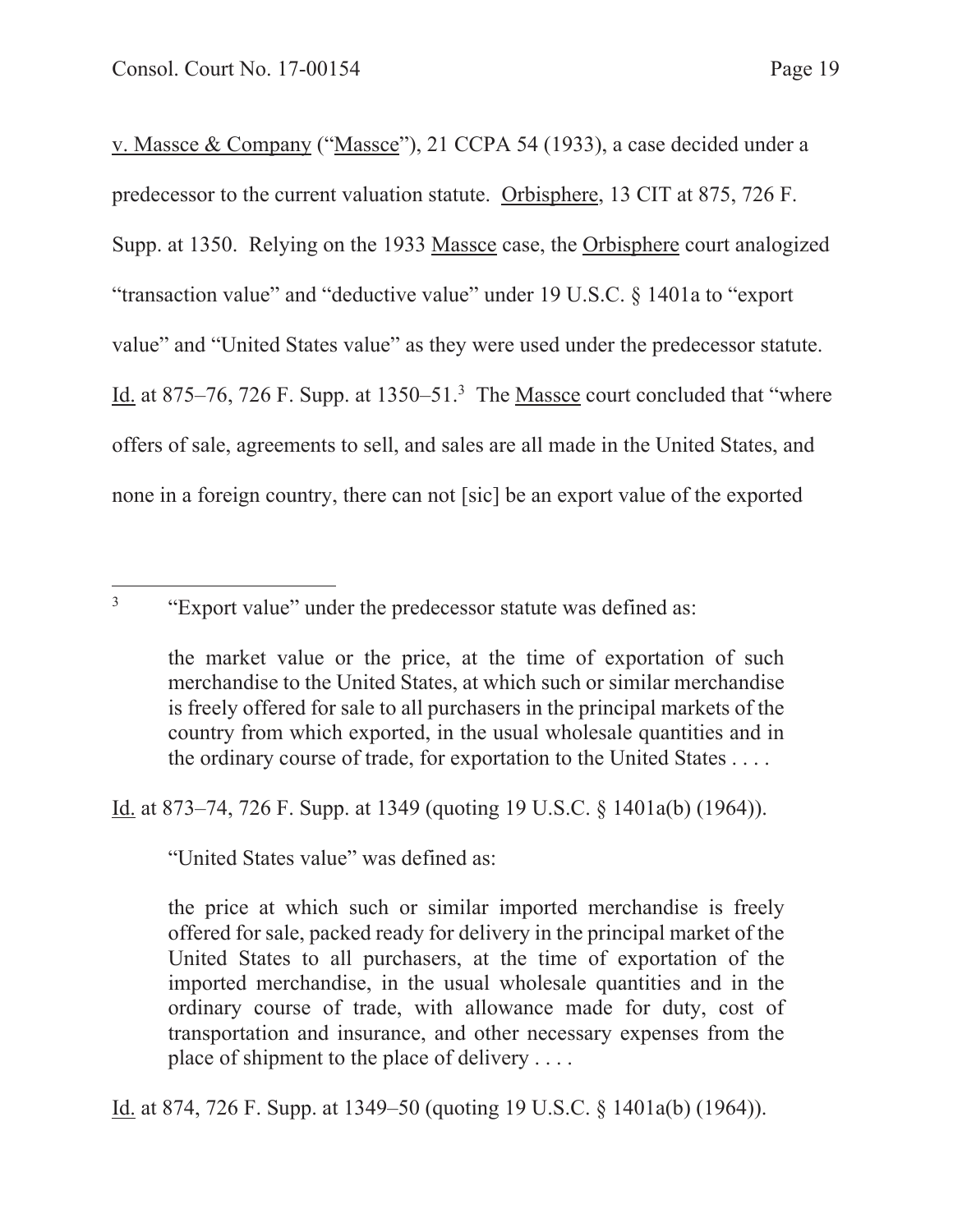merchandise involved in such transactions." Massce, 21 CCPA at 60. The court in Orbisphere reasoned that the determinative factor between the use of "export value" and "United States value" was whether the sale occurred within or outside of the United States. Orbisphere, 13 CIT at 876, 726 F. Supp. at 1351. Though acknowledging that the definitions of "export value" and "transaction value" are not identical, the court concluded that they were sufficiently similar to both require a "sale abroad for export to the United States." Id. at 875, 726 F. Supp. at 1350– 51.

This Court does not find Orbisphere persuasive due to its reliance on the 1933 Massce case pre-dating the relevant statutory amendments in the Trade Agreements Act of 1979 that abandoned export value in favor of transaction value. See Trade Agreements Act of 1979, Pub. L. No. 96-39, § 201(a), 93 Stat. 144, 194–201 (1979). Significantly, this Court notes that the language of the current statute does not expressly require that a sale be international or occur abroad. The 1979 revision removed all references to foreign markets in which merchandise might be traded. As the Senate Committee on Finance noted in its report on the Trade Agreements Act of 1979:

The use of transaction value as the primary basis for customs valuation will allow use of the price which the buyer and seller agreed to in their transaction as the basis for valuation, rather than having to resort to the more difficult concepts of "freely offered," "ordinary course of trade,"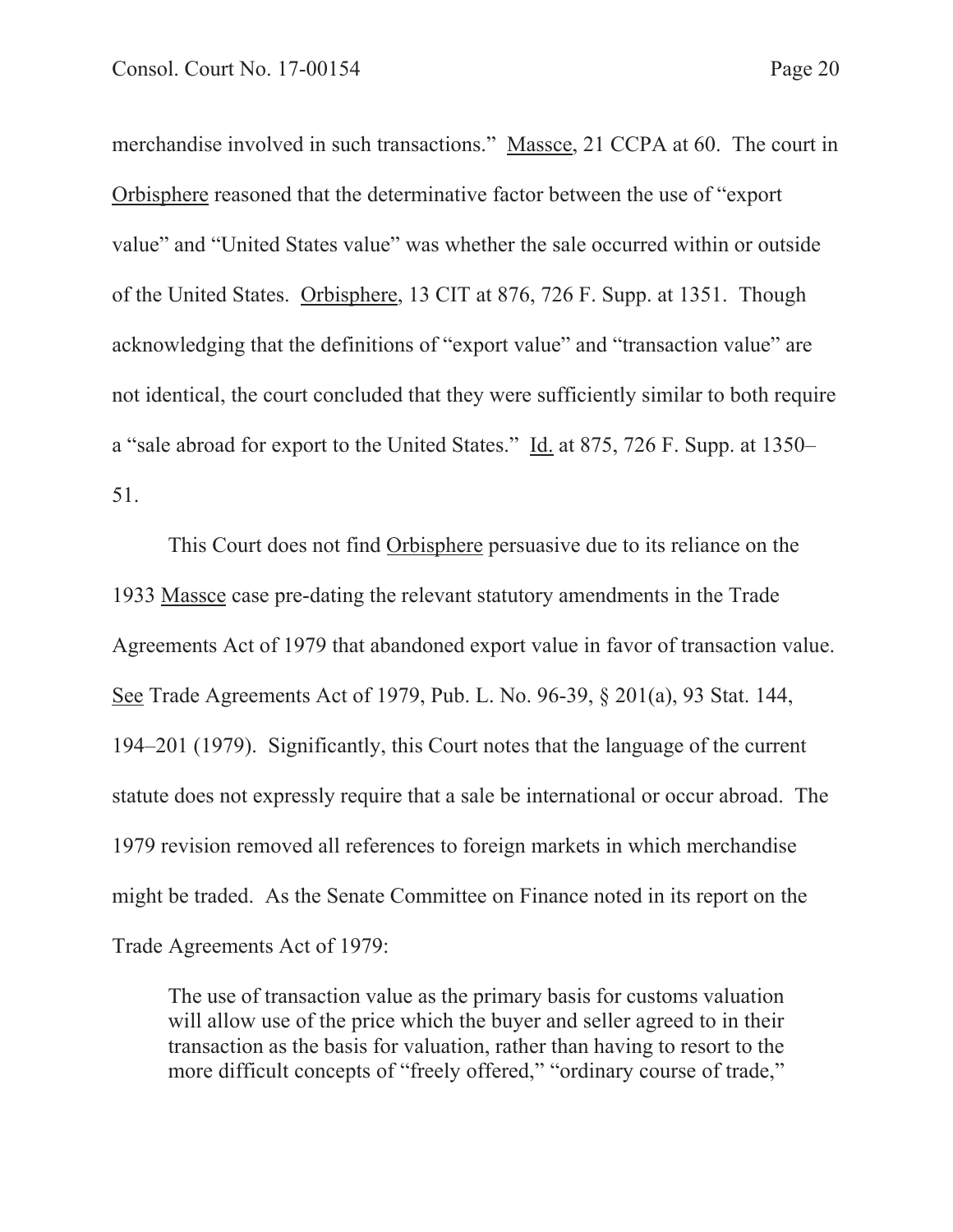"principal markets of the country of exportation," and "usual wholesale quantities" contained in existing U.S. law.

S. Rep. No. 96-249, at 119 (1979). The U.S. Court of Appeals for the Federal Circuit has also recognized that transaction value is a departure from the complexities of export value. See Generra Sportswear Co. v. United States, 905 F.2d 377, 381 (Fed. Cir. 1990); see also VWP of Am., Inc., 175 F.3d at 1334–35 (recognizing the difference between "export value" and "transaction value" and that the Trade Agreement Act of 1979 effectively repealed the prior valuation statute).

 Moreover, Plaintiff's contention that a sale "for exportation to the United States" requires an international sale or a sale abroad is contrary to existing case law. In VWP of America, Inc. v. United States, 175 F.3d 1327, 1338–39 (Fed. Cir. 1999), the U.S. Court of Appeals for the Federal Circuit considered a three-tier system involving a Canadian manufacturer that sold fabric to its wholly-owned United States subsidiary for resale to buyers within the United States. VWP of Am., Inc., 175 F.3d at 1331. The VWP court held that the sales between the Canadian manufacturer and United States distributor were sales for exportation to the United States that served as the basis for transaction value, but noted that the sales between the United States distributor and its domestic buyers could provide an alternative basis for transaction value. Id. at 1334.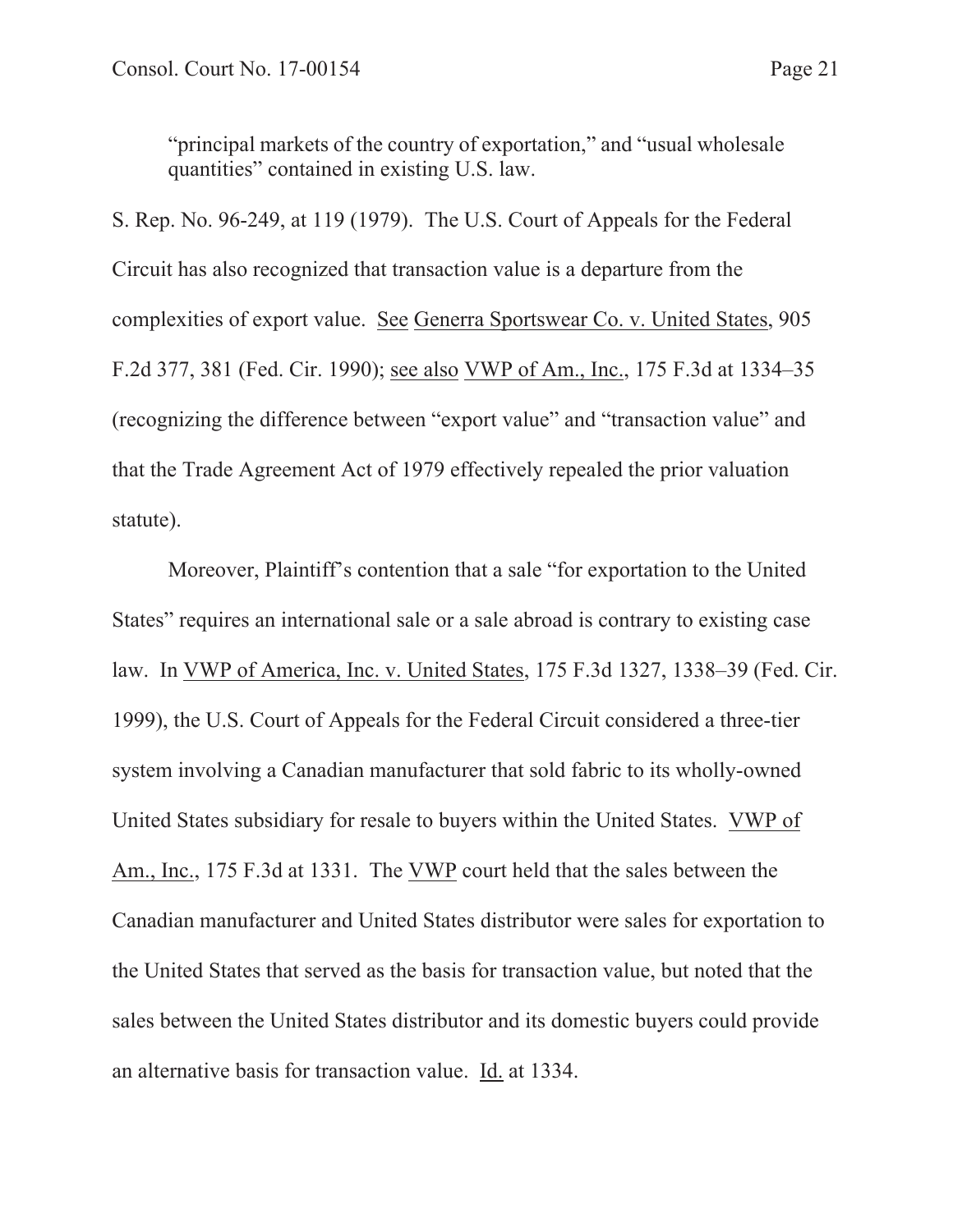The Court concludes that 19 U.S.C.  $\S$  1401a(b)(1) does not require an international sale or sale abroad, but rather requires a sale for exportation to the United States based on a fact-specific analysis of the reality of the transaction. As noted previously, the undisputed evidence establishes that at the time of sale when customers in the United States placed orders electronically with Plaintiff's sales representatives, the subject merchandise was located in Canada and was shipped from the Canadian warehouse to customers in the United States. Thus, a sale for exportation to the United States occurred based on the undisputed facts.

Plaintiff argues that the Court should consider the intentions of Plaintiff and its customers in determining whether the sales were "for exportation to the United States." See Pl.'s Br. at 23–24; Oral Arg. at 7:39–8:57, 1:01:10–1:01:30, Mar. 22, 2022, ECF No. 70. Plaintiff cites the existence of the shipping term "FOB Buffalo, New York" printed on purchase orders as evidence of the intention of Plaintiff and its customers to engage in domestic sales. See Pl.'s Br. at 23–24.

The term "FOB" means "free on board" and denotes a "method of shipment whereby goods are delivered at a designated location, usually a transportation depot, at which legal title and thus the risk of loss passes from seller to buyer." Litecubes, LLC v. N. Lights Prods., Inc., 523 F.3d 1353, 1358 n.1 (Fed. Cir. 2008). The U.S. Court of Appeals for the Federal Circuit has held that a sale does not necessarily occur at the location where the title to the goods passes under FOB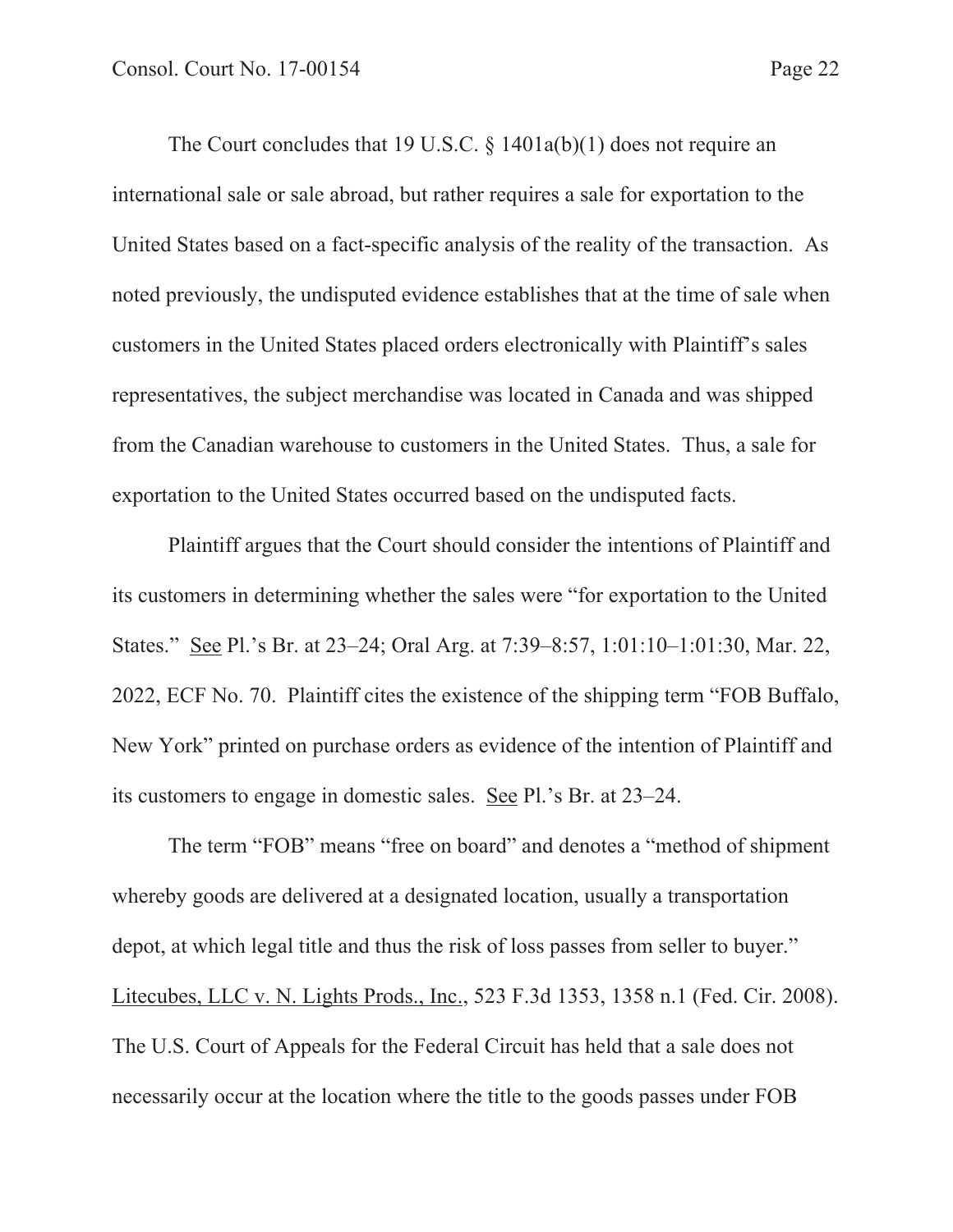shipping terms, and that the location of a sale can be established by record evidence notwithstanding an FOB shipping term. See, e.g., SEB S.A. v. Montgomery Ward & Co., Inc., 594 F.3d 1360, 1375 (Fed. Cir. 2010) (recognizing in a patent infringement case that an FOB shipping term is not dispositive when considering whether a sale took place inside or outside the United States, while noting that examination of the record evidence is critical to determining where the sale took place); MEMC Elec. Materials, Inc. v. Mitsubishi Materials Silicon Corp., 420 F.3d 1369, 1377 (Fed. Cir. 2005) (in a patent infringement case, finding that a sale occurred in Japan when all the essential activities of a sale occurred outside the United States and noting that despite an FOB delivery term, "the criterion for determining the location of a 'sale' . . . is not necessarily where legal title passes"); N. Am. Philips Corp. v. Am. Vending Sales, Inc., 35 F.3d 1576, 1579 (Fed. Cir. 1994) (noting that appellee failed to explain why the criterion for where a sale occurred should be the place where legal title passes rather than the "more familiar places of contracting and performance"); see also E.C. McAfee Co., 842 F.2d at 319 (concluding that a lack of knowledge that goods were destined for the United States by one party to a transaction was irrelevant when determining whether transaction value was appropriate). Accordingly, this Court does not consider the existence of the delivery term "FOB Buffalo, New York" to be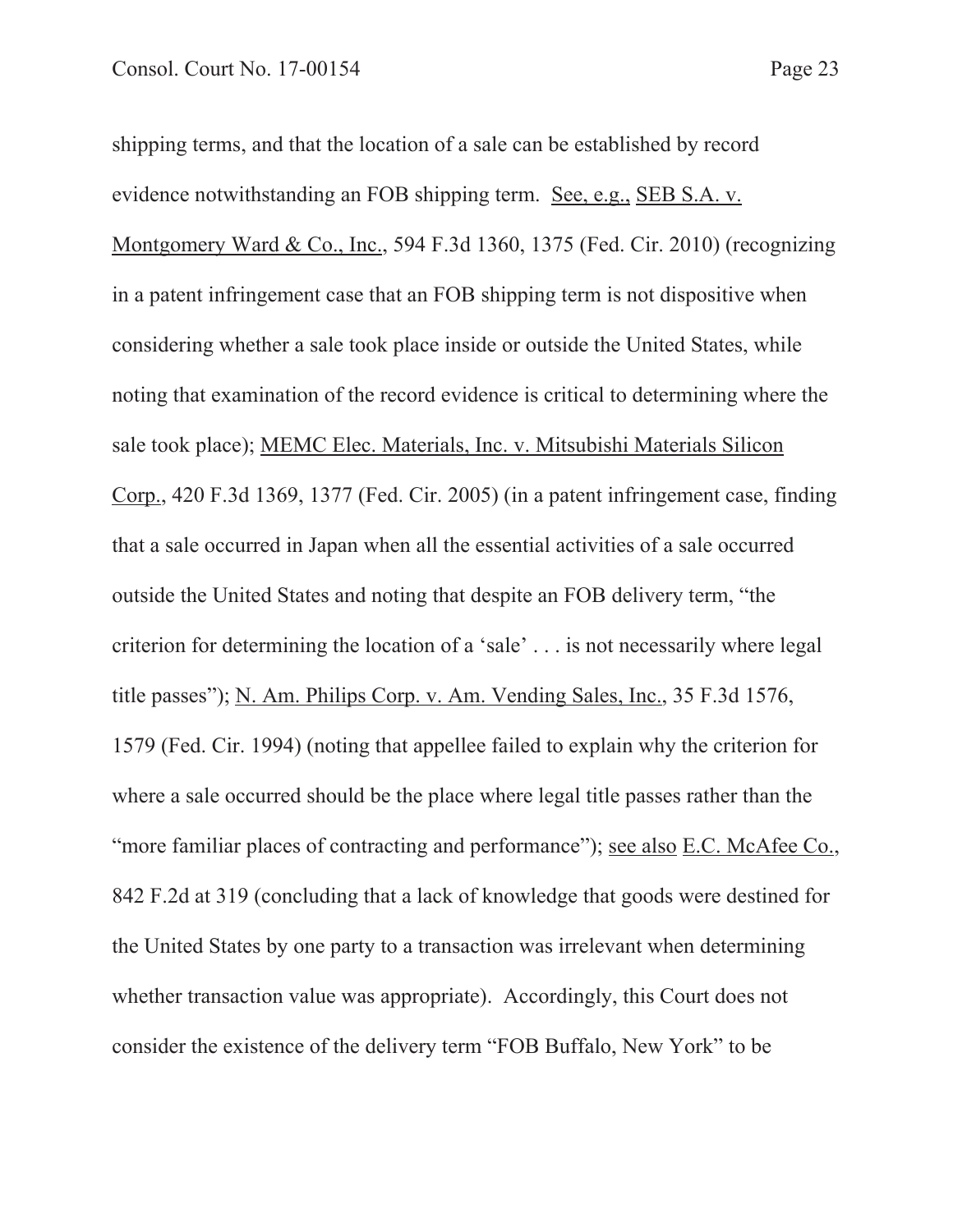dispositive evidence that sales of the subject merchandise were domestic and not for export to the United States.

The Court concludes that Plaintiff's emphasis on the term "FOB Buffalo, New York" is misplaced. The record does *not* establish that Plaintiff's customers in the United States intended to make a domestic purchase because there is no evidence on the record that Plaintiff's customers were aware of the location of the products when placing their orders. Similarly, Plaintiff contends that the shipping terms were "explicitly selected" but the record is silent on whether Plaintiff's customers negotiated the FOB Buffalo, New York terms of delivery. Pl.'s Br. at 23.

The Court rejects Plaintiff's argument that inclusion of the term "FOB Buffalo, New York" is dispositive evidence that Plaintiff and its customers intended the sales to be domestic and not for export to the United States. Because the undisputed facts establish that the subject merchandise was destined for the United States at the time of sale when the customers based in the United States first submitted their sales orders electronically to Plaintiff's Order Processing Department in Canada, the Court holds that the sales of the subject merchandise are "for exportation to the United States" pursuant to 19 U.S.C. § 1401a(b).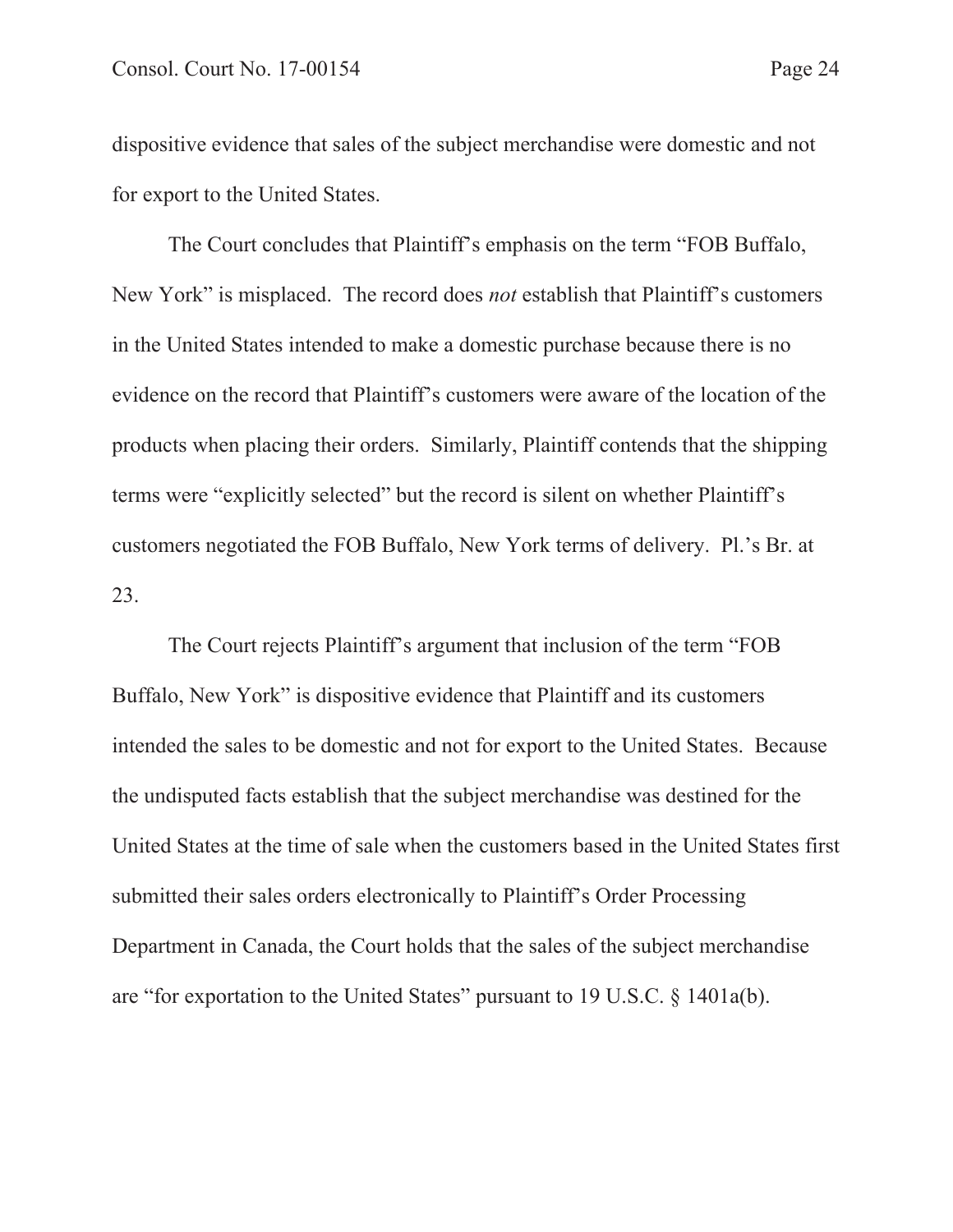# **II. Deemed Liquidated By Operation of Law**

 Plaintiff contends that Customs' extensions of the liquidation deadline after June 14, 2015 were unlawful and that entries subject to those extensions should be deemed liquidated by operation of law pursuant to 19 U.S.C. § 1504. Pl.'s Br. at 34–38. Defendant opposes Plaintiff's liquidation contentions. Def.'s Cross-Mot. at 3; Def.'s Br. at 39–44. The Court concludes that Customs' extensions of the relevant deadlines were in accordance with the law and that the subject entries should not be deemed liquidated by operation of law.

 Merchandise entered for consumption not liquidated within one year of entry are "deemed liquidated" by operation of law at the duty rate asserted by the importer at the time of entry. 19 U.S.C.  $\S$  1504(a)(1). Customs may extend the deadline for liquidation for one year at the request of the importer of record or if additional information is needed for a proper assessment or classification of the merchandise. Id. § 1504(b); 19 C.F.R. § 159.12(a)(1).

 The Parties disagree as to what standard the Court should apply in reviewing Customs' extensions of liquidation. Defendant posits that the Court should apply an abuse of discretion standard. Def.'s Br. at 40. Plaintiff contends that a plain reading of 19 U.S.C. § 1504(b) does not confer discretion to Customs but establishes an objective rule. Pl.'s Reply Br. at 29. Under Plaintiff's interpretation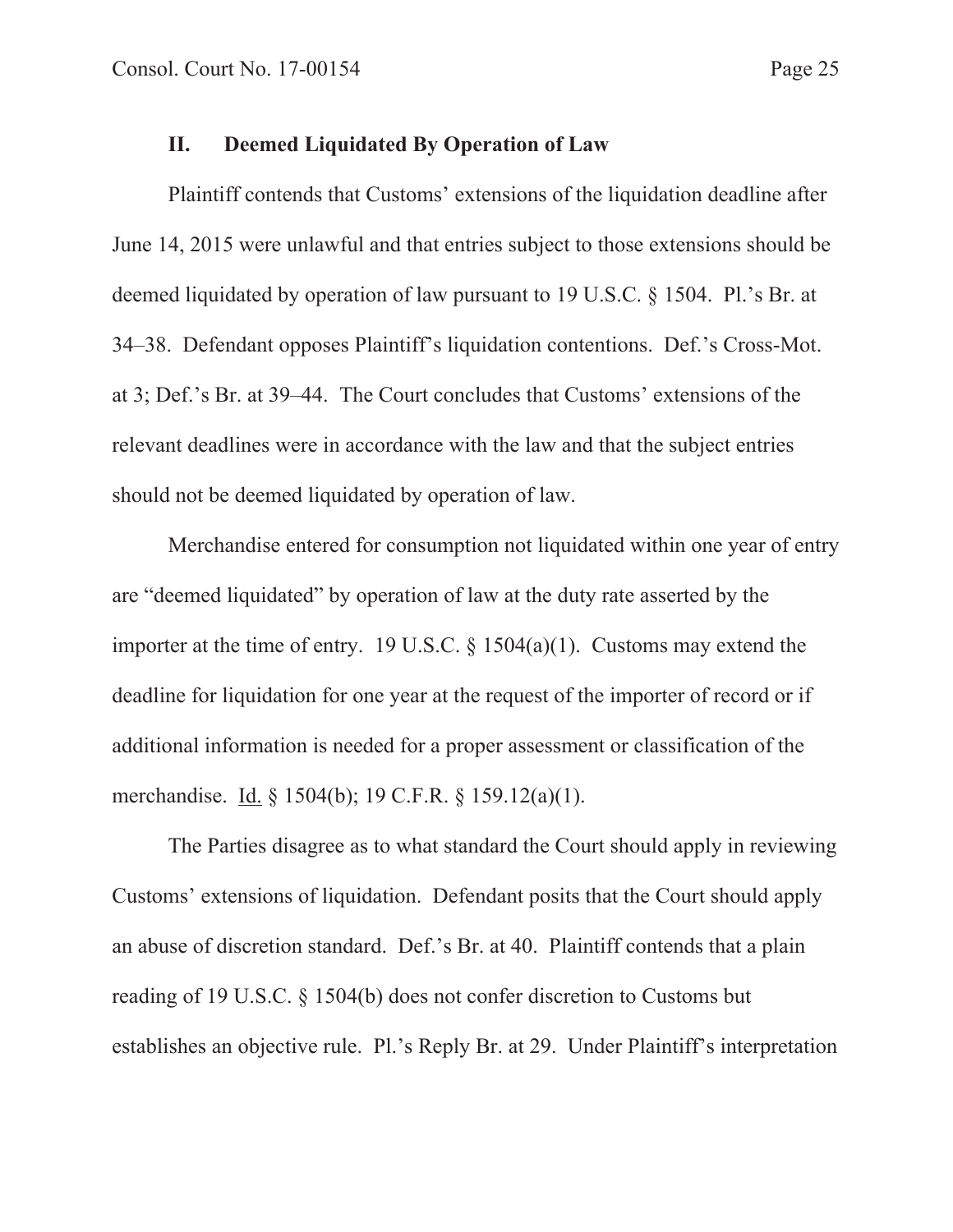of the statute, Customs has no discretion to extend the deadline for liquidation in order to obtain additional information necessary for its appraisement. Id. at 29–30.

Plaintiff's argument runs contrary to the precedent of this Court holding that Customs' decisions regarding liquidation extensions are reviewed for arbitrariness and abuse of discretion, and whether Customs acted in accordance with the law. See Int'l Fid. Ins. Co. v. United States, 41 CIT, 3, 227 F. Supp. 3d 1353, 1362 (2017) ("This Court reviews the validity of Customs' liquidation extensions to determine whether they are proper under the statute, and are not arbitrary, capricious, an abuse of discretion, or otherwise not in accordance with law." (internal quotation omitted)); Int'l Cargo & Sur. Ins. Co. v. United States, 15 CIT 541, 542, 779 F. Supp. 174, 176 (1991); Detroit Zoological Soc. v. United States, 10 CIT 133, 137–38, 630 F. Supp. 1350, 1356 (1986). The only authority offered by Plaintiff in support of its position is North Dakota v. United States, 480 F. Supp. 3d 917 (D.N.D. 2020), in which the U.S. District Court for the District of North Dakota considered whether the Army Corps of Engineers was able to assert the discretionary function exception as a defense to claims brought under the Federal Tort Claims Act ("FTCA"). The FTCA provides a limited waiver of the Government's sovereign immunity for claims seeking monetary damages for injuries resulting from a negligent or wrongful act or omission by a Government employee. 28 U.S.C. § 1346(b). A statutory exception to this waiver is recognized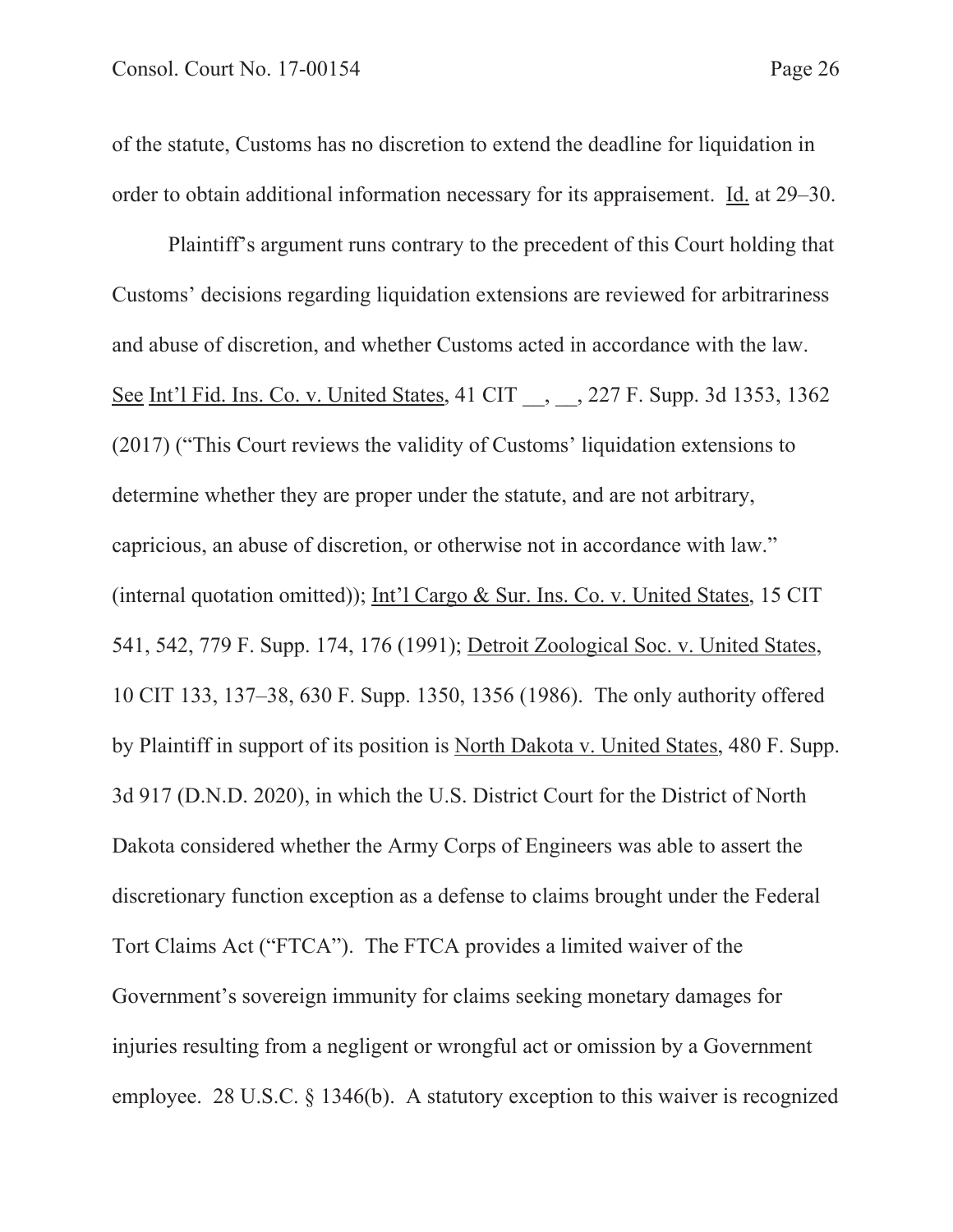for claims based on a Government employee's exercise of or failure to exercise a discretionary function or duty. Id. § 2680(a). In determining whether the discretionary function exception was applicable, the district court noted that "if the statutes and regulations impose a mandatory obligation upon the government[,] there is no discretion to act contrary to or ignore such an obligation." North Dakota, 480 F. Supp. 3d at 923.

The only relevant commonality between the FTCA claims considered by the U.S. District Court for the District of North Dakota and the issues currently before this Court is the presence of a Government action. The Court is not persuaded that this minor similarity warrants deviating from well-established precedent. There is no statutory ambiguity in Customs' discretion to determine how to best collect import duties or extend liquidation deadlines. See St. Paul Fire & Marine Ins. Co. v. United States, 6 F.3d 763, 768 (Fed. Cir. 1993). Accordingly, the Court reviews Customs' extensions of liquidation deadlines under the standard of whether Customs abused its discretion and acted in accordance with the law. Int'l Fid. Ins. Co., 41 CIT at \_\_, 227 F. Supp. 3d at 1362–63; Ford Motor Co. v. United States, 157 F.3d 849, 855 (Fed. Cir. 1998). Plaintiff carries the burden of proving by a preponderance of the evidence that Customs abused its discretion in granting the extensions. 28 U.S.C. § 2639(a)(1); St. Paul Fire & Marine Ins. Co., 6 F.3d at 768–69.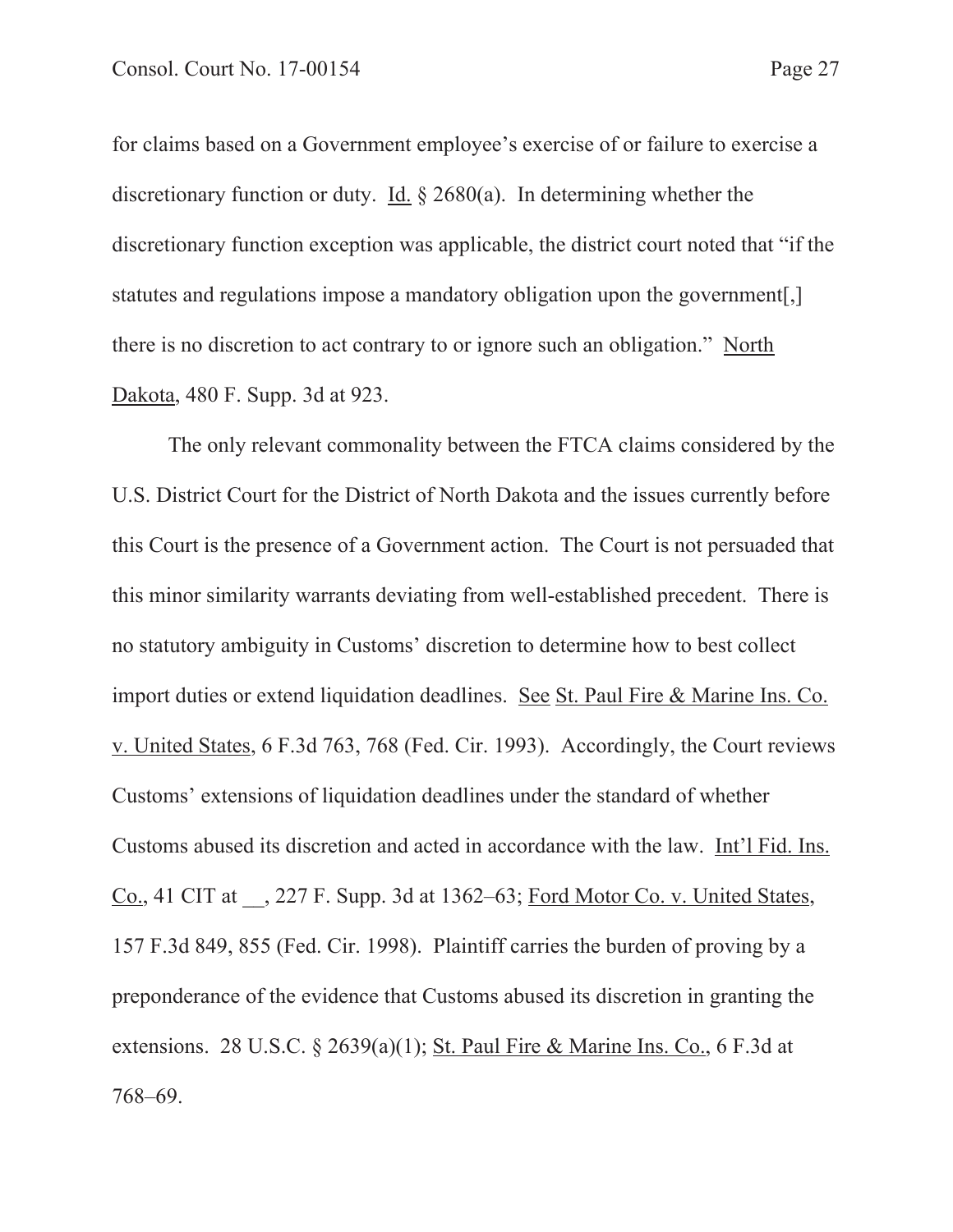Plaintiff contends that Customs had no reasonable basis for extending liquidation after June 14, 2015 because Plaintiff provided all requested information on or before June 14, 2014, and Customs' final appraisement calculation was based on Plaintiff's submissions from before June 14, 2014. Pl.'s Br. at 34–36. Defendant argues that the extensions were justified because Customs required additional internal information in order to determine the appropriate method of appraisement and to liquidate the subject entries. Def.'s Br. at 41–44.

 "Information" under section 1504(b) includes "whatever is reasonably necessary for proper appraisement or classification of the merchandise involved." Detroit Zoological Soc., 10 CIT at 138, 630 F. Supp. at 1356. In acquiring necessary information, Customs is not limited to information provided by the importer and may seek additional information internally. Ford Motor Co., 157 F.3d at 856. As this Court has previously noted, "[section] 1504(b)(1) should be construed sufficiently broadly for Customs to perform its obligations in a competent manner." Int'l Cargo & Sur. Ins. Co., 15 CIT at 546, 779 F. Supp. at 179.

 The Court observes that James Conrad, an auditor at the Port of Buffalo, New York, described Customs' audit process in his declaration. Conrad Decl. The auditor's fieldwork began on February 24, 2014 and continued to October 14, 2014. Id. ¶¶ 8a, b, & f at 2–3; Def.'s SMF ¶ 89 at 14; Pl.'s Resp. at 16–17.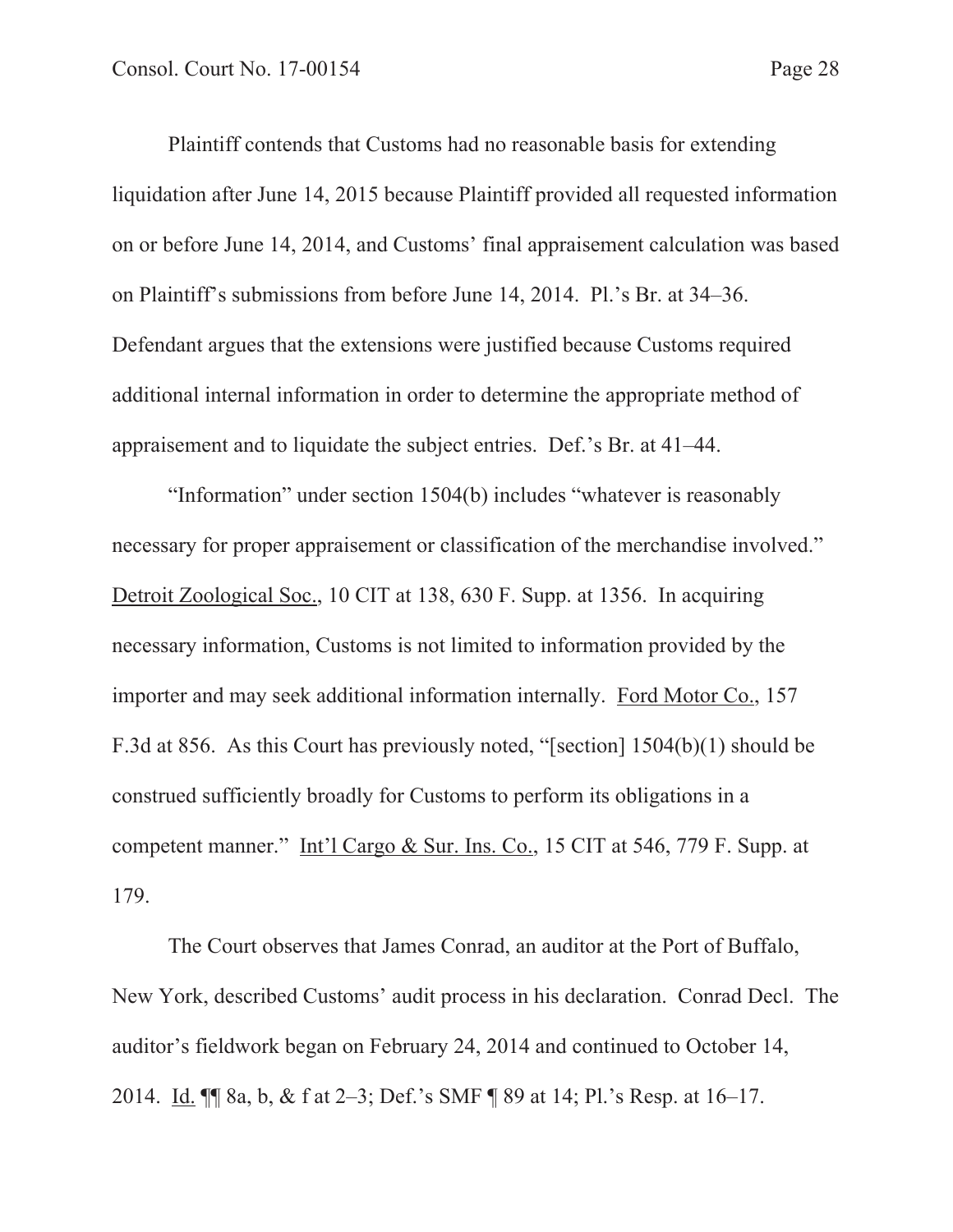Documents were prepared by auditors based on fieldwork and reviewed by Customs personnel. Conrad Decl. ¶ 8f at 3. Following review of the documents, a senior auditor prepared an Audit Document Review Sheet on December 1, 2014. Id. ¶¶ 8f–g at 3. On March 10, 2015, an Audit Report Review Sheet was completed to ensure that the report satisfied Customs' internal standards and Generally Accepted Government Auditing Standards ("GAGAS"). Id. ¶ 8i at 3. The report was then submitted to a Report Referencing Review to confirm its accuracy, which was completed on April 1, 2015. Id. ¶ 8j at 3–4. A Field Quality Assurance Program review was completed on April 8, 2015 to ensure compliance with GAGAS. Id. **We argume 18 at 4.** The Draft Audit Report was issued on July 1, 2015. Draft Audit Report; Pl.'s SMF ¶ 36 at 8; Def.'s SMF ¶ 99 at 16; Def.'s Resp. at 10; Pl.'s Resp. at 18. Plaintiff provided its reply to the Draft Audit Report on July 8, 2015. Pl.'s Resp. Draft Audit Report; Pl.'s SMF ¶ 37 at 8; Def.'s SMF ¶ 100 at 16; Def.'s Resp. at 10; Pl.'s Resp. at 18. On August 20, 2015, Plaintiff requested internal advice from Customs' Office of Regulations and Rulings pursuant to 19 C.F.R. § 177.11 with respect to the proper basis of appraisement for the subject merchandise. Def.'s Request for Internal Advice; Def.'s SMF ¶¶ 103–04 at 16; Pl.'s Resp. at 19. The Final Audit Report was issued on February 24, 2016. Final Audit Report; Pl.'s SMF ¶ 39 at 8; Def.'s SMF ¶ 101 at 16; Def.'s Resp. at 10–11; Pl.'s Resp. at 19. Customs Headquarters Ruling H275056 was issued on July 1,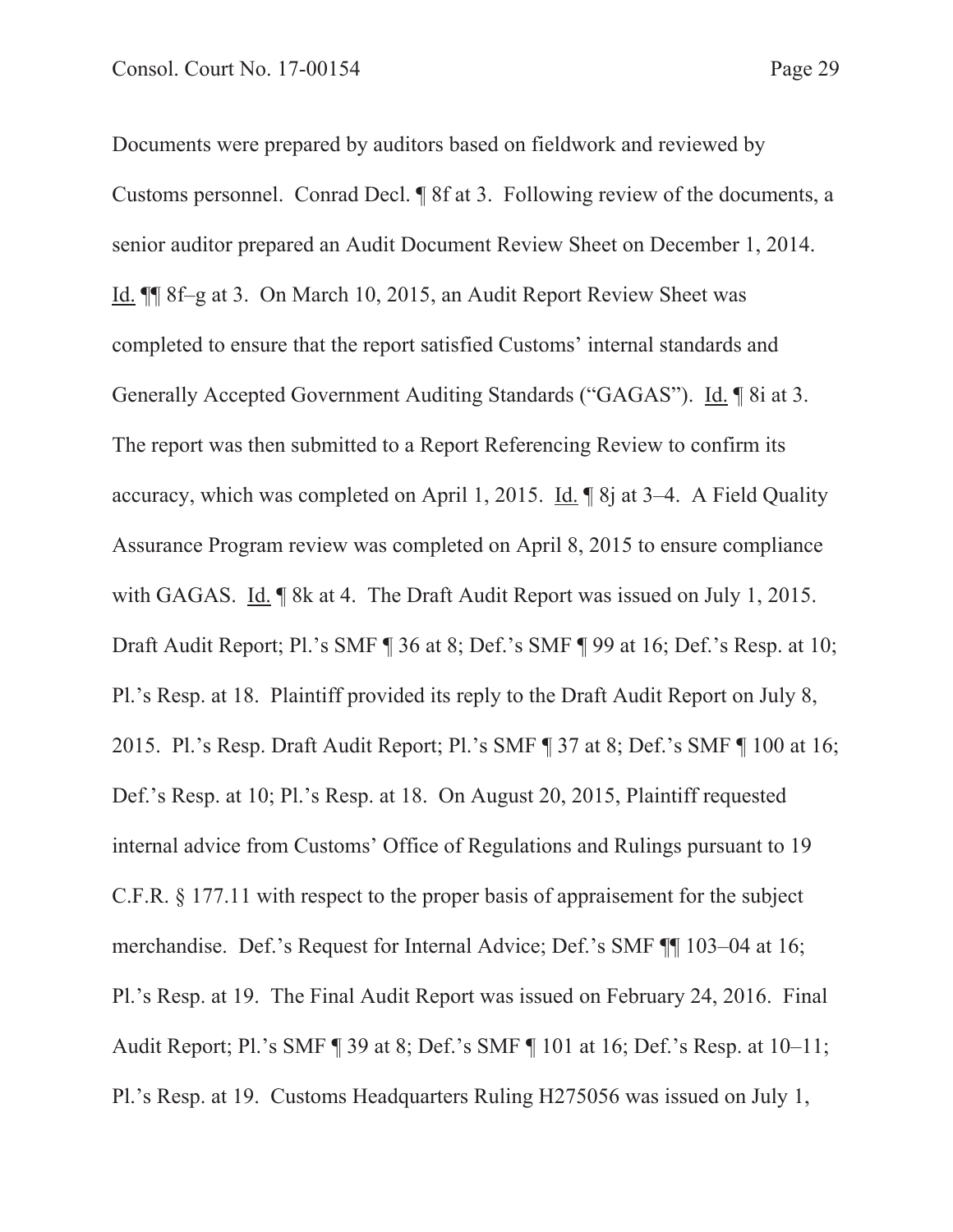2016. HQ H275056; Pl.'s SMF ¶ 40 at 9; Def.'s Resp. at 11. The subject entries were liquidated between April and October 2016. Def.'s SMF ¶ 116 at 18; Pl.'s Resp. at 22.

 Plaintiff characterizes Customs' review as a "lassitude" or "prolonged internal deliberation." Pl.'s Br. at 38. While extensions solely for the purpose of excusing or facilitating prolonged periods of inaction or actions unrelated to appraisement might be an abuse of discretion, see Ford Motor Co., 157 F.3d at 855–57, the record reflects that Customs was actively engaged throughout the audit process in collecting and reviewing the information needed to determine the proper method of appraisement. The fact that Customs' final determination and calculations appear to be based mainly on information obtained early in the audit process does not support a conclusion that Customs abused its discretion or acted contrary to law by granting extensions to collect information, to confirm the accuracy of that information, or to verify the appropriateness of the application. Because Customs had a reasonable basis for extending liquidation in order to complete the audit process, ensure its accuracy, and comply with established standards, the Court concludes that Customs acted in accordance with the law and did not abuse its discretion. The Court holds that the subject entries should not have been deemed liquidated by operation of law pursuant to 19 U.S.C.  $§ 1504(a)(1).$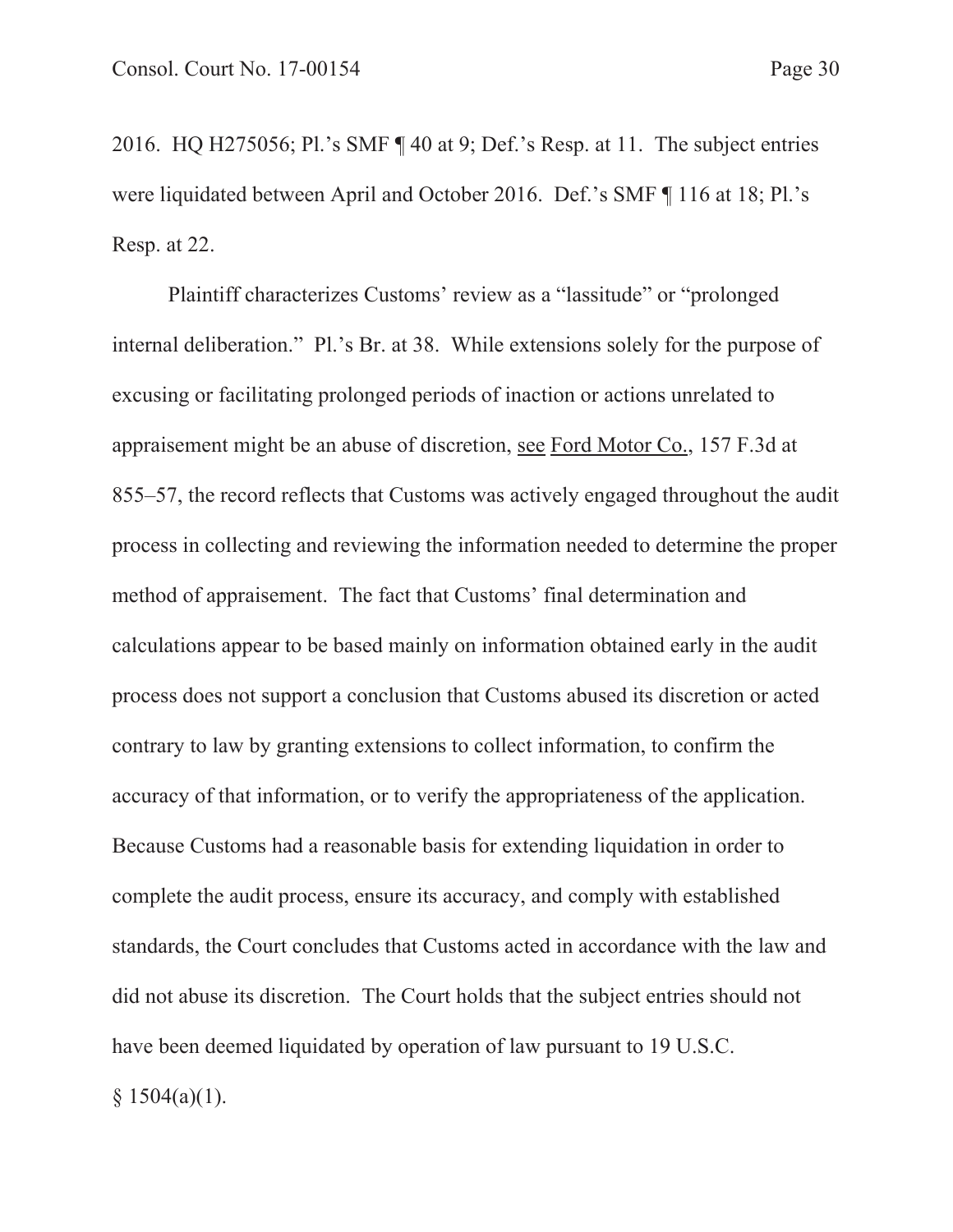## **CONCLUSION**

 The Court holds that there are no genuine issues of material fact in dispute regarding whether Plaintiff's import transactions were sales for exportation to the United States and whether certain entries became deemed liquidated by operation of law. Partial summary judgment is therefore appropriate as a matter of law. Upon consideration of Plaintiff's Motion for Partial Summary Judgment, Defendant's Cross-Motion for Partial Summary Judgment, and all other papers and proceedings in this action, it is hereby

**ORDERED** that Plaintiff's Motion for Partial Summary Judgment, ECF No. 56, is denied; and it is further

**ORDERED** that Defendant's Cross-Motion for Partial Summary Judgment, ECF No. 61, is granted as it pertains to Plaintiff's transactions qualifying as sales "for exportation to the United States" under 19 U.S.C. § 1401a(b) and to the subject entries not having been deemed liquidated by operation of law; and it is further